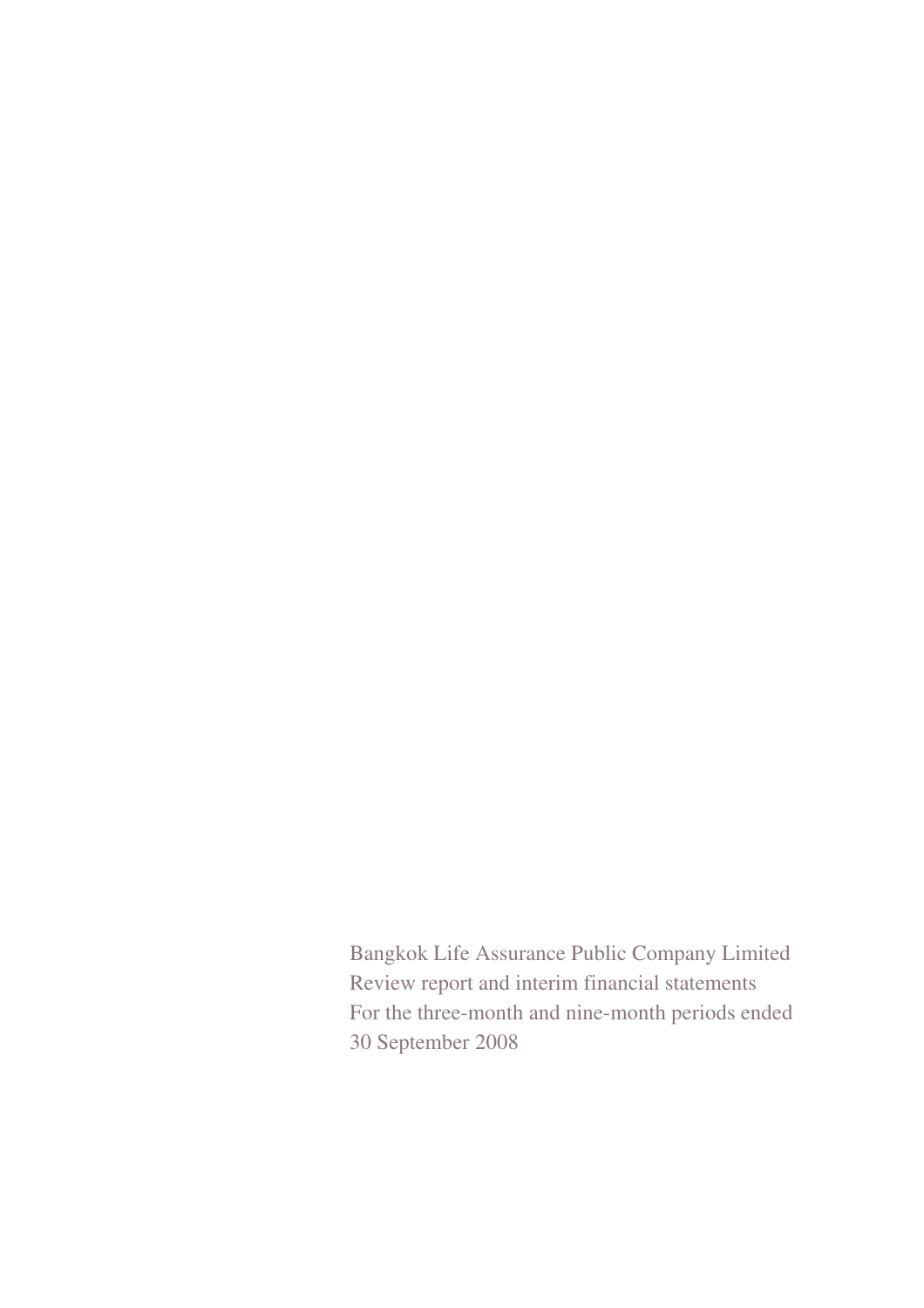#### **Review Report of Independent Auditor**

To the Shareholders of Bangkok Life Assurance Public Company Limited

I have reviewed the accompanying balance sheet of Bangkok Life Assurance Public Company Limited as at 30 September 2008, the related statements of income for the three-month and nine-month periods ended 30 September 2008, and the statements of changes in shareholders' equity and cash flows for the nine-month period ended 30 September 2008. These financial statements are the responsibility of the Company's management as to their correctness and the completeness of the presentation. My responsibility is to issue a report on these financial statements based on my review.

I conducted my review in accordance with the auditing standard applicable to review engagements. This standard requires that I plan and perform the review to obtain moderate assurance as to whether the financial statements are free of material misstatement. A review is limited primarily to inquiries of company personnel and analytical procedures applied to financial data and thus provides less assurance than an audit. I have not performed an audit and, accordingly, I do not express an audit opinion.

Based on my review, nothing has come to my attention that causes me to believe that the accompanying financial statements are not presented fairly, in all material respects, in accordance with generally accepted accounting principles.

The financial statements of Bangkok Life Assurance Public Company Limited for the ninemonth period ended 30 September 2007 and for the year ended 31 December 2007 were audited in accordance with generally accepted auditing standards by another auditor of our firm who, under his reports dated 29 November 2007 and 20 March 2008, respectively, expressed an unqualified opinion on those statements. The balance sheet as at 31 December 2007, the related statements of income, change in shareholders' equity and cash flows for the nine-month period ended 30 September 2007, as presented herein for comparative purposes, formed an integral part of those financial statements which that auditor audited and reported on.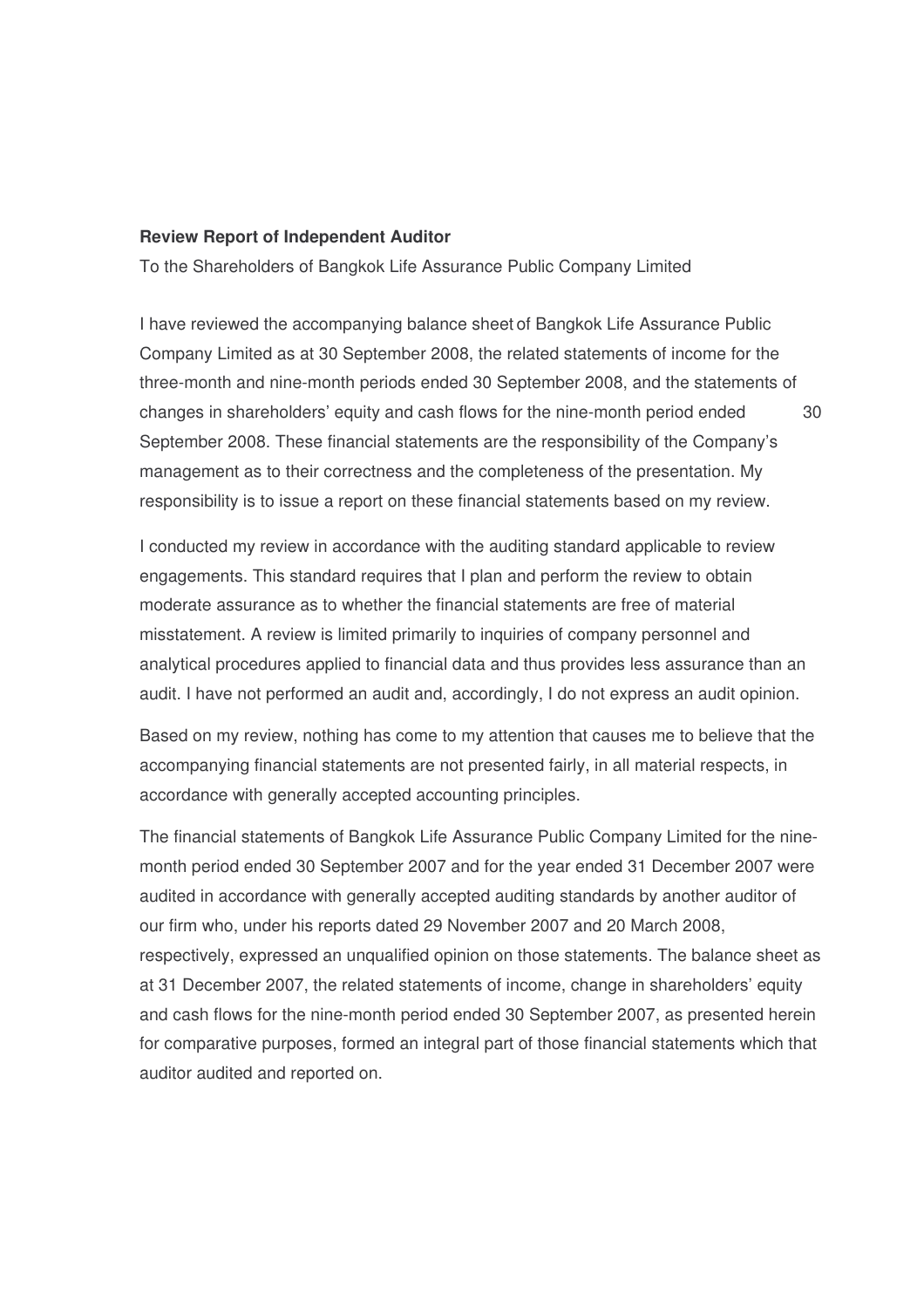The statements of income for the three-month period ended 30 September 2007 of Bangkok Life Assurance Public Company Limited, as presented herein for comparative purposes, formed an integral part of the interim financial statements which were prepared by the Company's management and were not audited or reviewed by auditor.

Nonglak Pumnoi Certified Public Accountant (Thailand) No. 4172

Ernst & Young Office Limited Bangkok: 12 November 2008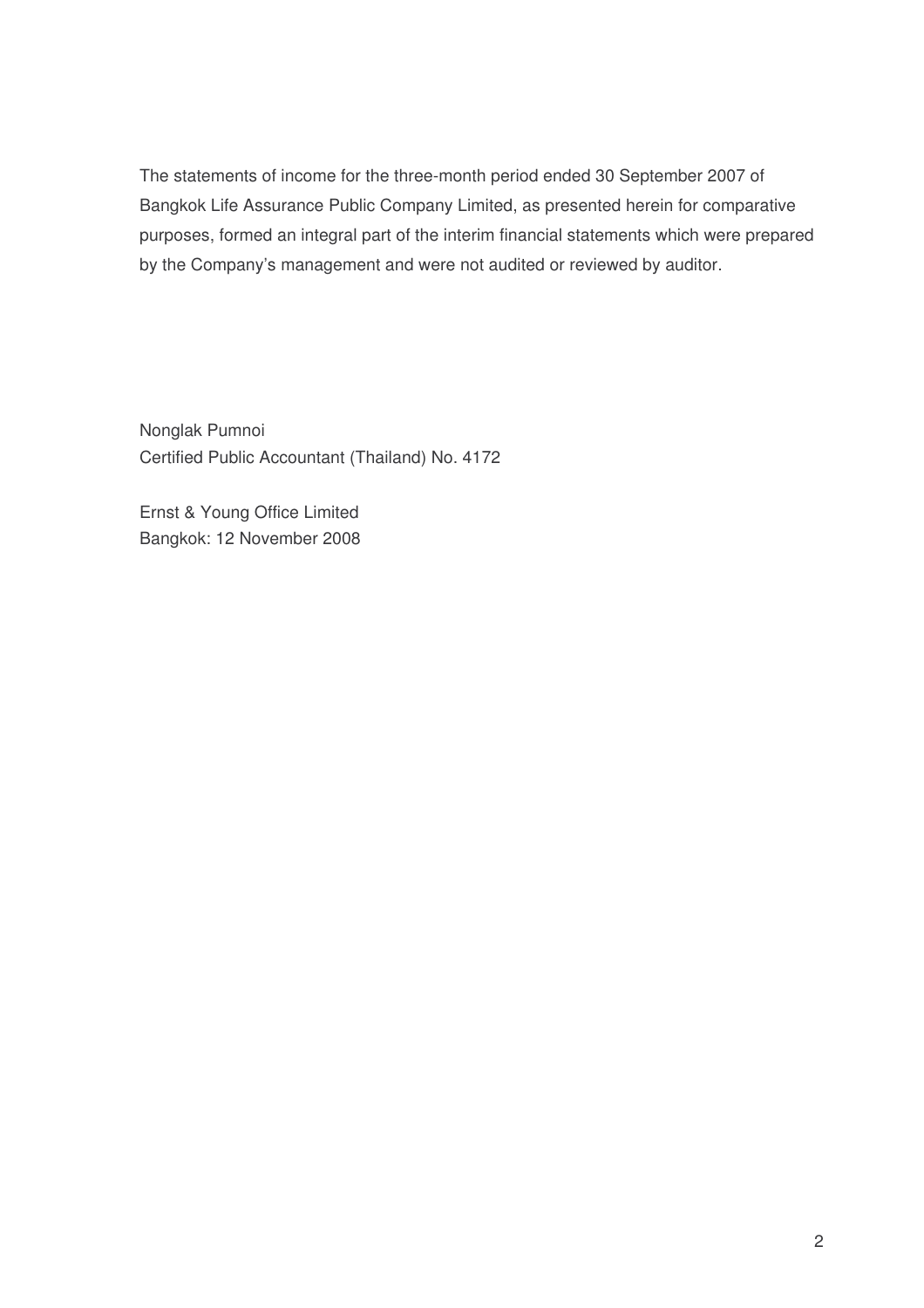**Balance sheets**

**As at 30 September 2008 and 31 December 2007**

|                                             |             |                   | (Unit: Baht)     |
|---------------------------------------------|-------------|-------------------|------------------|
|                                             | <b>Note</b> | 30 September 2008 | 31 December 2007 |
|                                             |             | (Unaudited        | (Audited)        |
|                                             |             | but reviewed)     |                  |
| <b>Assets</b>                               |             |                   |                  |
| Investments in securities                   |             |                   |                  |
| <b>Bonds</b>                                | 13, 14      | 28,492,251,171    | 24,166,672,624   |
| <b>Notes</b>                                |             | 4,225,000,000     | 3,667,983,072    |
| <b>Stocks</b>                               |             | 3,716,165,344     | 3,515,562,509    |
| <b>Debentures</b>                           |             | 7,233,230,315     | 7,421,758,768    |
| Unit trusts                                 |             | 1,192,794,754     | 1,237,134,068    |
| Total investments in securities             | 5, 7        | 44,859,441,584    | 40,009,111,041   |
| Loans                                       |             |                   |                  |
| Policy loans                                |             | 1,006,479,291     | 827,678,104      |
| Mortgage loans                              |             | 619,342,390       | 664,643,911      |
| Other loans                                 |             | 11,996,454        | 9,242,920        |
| <b>Total loans</b>                          |             | 1,637,818,135     | 1,501,564,935    |
| Less: Allowance for doubtful accounts       |             | (2,539,314)       | (2,539,314)      |
| Loans - net                                 | 6, 7        | 1,635,278,821     | 1,499,025,621    |
| Cash and deposits at financial Institutions | 7, 8        | 532,920,254       | 760,039,978      |
| Premises and equipment - net                | 9           | 292,901,388       | 260,935,735      |
| Due from reinsurers                         |             | 748,269           | 491,443          |
| Premium due and uncollected                 | 10          | 1,185,280,976     | 1,042,299,591    |
| Accrued investment income - net             |             | 548,797,591       | 623,731,810      |
| Other assets                                |             |                   |                  |
| Intangible assets - net                     |             | 17,324,213        | 16,589,421       |
| <b>Others</b>                               | 7, 11       | 212,687,211       | 197,535,330      |
| <b>Total assets</b>                         |             | 49,285,380,307    | 44,409,759,970   |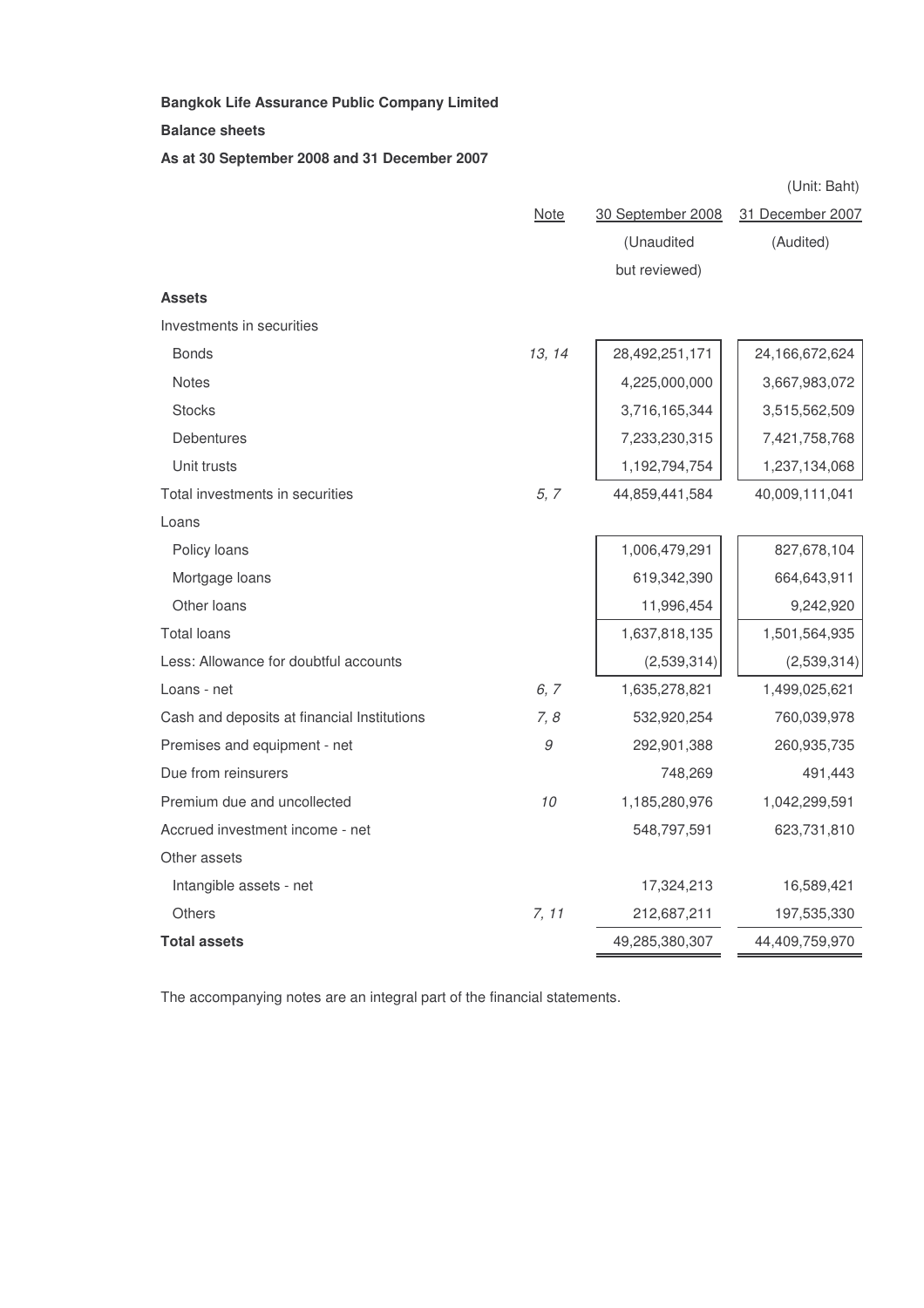**Balance sheets (Continued)**

**As at 30 September 2008 and 31 December 2007**

|                                              |                |                   | (Unit: Baht)     |
|----------------------------------------------|----------------|-------------------|------------------|
|                                              | <b>Note</b>    | 30 September 2008 | 31 December 2007 |
|                                              |                | (Unaudited        | (Audited)        |
|                                              |                | but reviewed)     |                  |
| Liabilities and shareholders' equity         |                |                   |                  |
| <b>Liabilities</b>                           |                |                   |                  |
| Life policy reserve                          |                | 39,916,781,572    | 34,221,696,714   |
| Unpaid policy benefits                       | $\overline{7}$ | 3,841,702,863     | 3,310,972,655    |
| Due to reinsurers                            | $\overline{7}$ | 65,007,440        | 85,100,694       |
| Advance premium receipts                     |                | 1,593,840,140     | 1,699,242,005    |
| Other liabilities                            |                |                   |                  |
| Accrued dividends                            | 17             |                   | 1,000,000,000    |
| Corporate income tax payable                 |                | 109,923,382       | 156,005,035      |
| <b>Others</b>                                | 7, 12          | 950,551,921       | 857,049,561      |
| <b>Total liabilities</b>                     |                | 46,477,807,318    | 41,330,066,664   |
| <b>Shareholders' equity</b>                  |                |                   |                  |
| Share capital                                |                |                   |                  |
| Registered share capital                     |                |                   |                  |
| 1,220,000,000 ordinary shares of Baht 1 each |                | 1,220,000,000     | 1,220,000,000    |
| Issued and paid-up share capital             |                |                   |                  |
| 1,000,000,000 ordinary shares of Baht 1 each |                | 1,000,000,000     | 1,000,000,000    |
| Premium on share capital                     |                | 275,000,000       | 275,000,000      |
| Surplus on revaluation of investments        |                | 180,351,345       | 1,128,945,591    |
| Retained earnings                            |                |                   |                  |
| Appropriated                                 |                |                   |                  |
| <b>Statutory reserve</b>                     |                | 73,322,619        | 39,498,923       |
| General reserve                              |                | 400,000,000       | 400,000,000      |
| Unappropriated                               |                | 878,899,025       | 236,248,792      |
| <b>Total shareholders' equity</b>            |                | 2,807,572,989     | 3,079,693,306    |
| Total liabilities and shareholders' equity   |                | 49,285,380,307    | 44,409,759,970   |
| Off-balance sheet items - commitments        |                |                   |                  |
| Commitments                                  | 15             | 125,080,826       | 104,367,218      |

The accompanying notes are an integral part of the financial statements.

**Directors**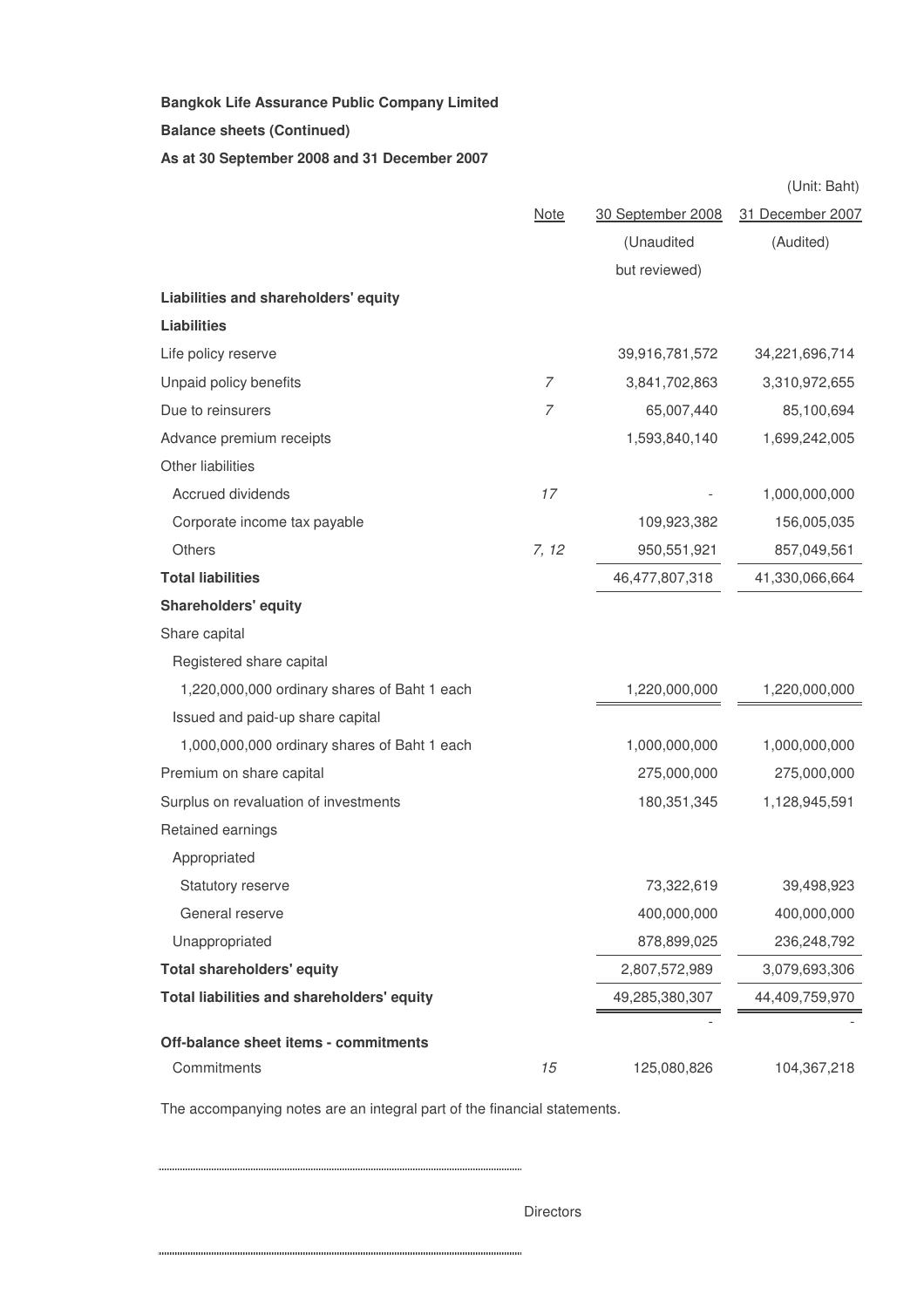**Statements of cash flows**

**For the nine-month periods ended 30 September 2008 and 2007**

|                                                     |                     | (Unit: Baht)        |
|-----------------------------------------------------|---------------------|---------------------|
|                                                     | 2008                | 2007                |
|                                                     | (Unaudited          | (Audited)           |
|                                                     | but reviewed)       |                     |
| Cash flows from (used in) operating activities      |                     |                     |
| Net premiums written                                | 10,281,559,412      | 8,269,086,737       |
| Net investments income                              | 1,984,719,099       | 1,705,508,341       |
| Other income                                        | 16,881,284          | 14,385,813          |
| Benefit payments to life policies during the period | (2,950,347,695)     | (2,554,638,993)     |
| Dividends to policyholders                          | (315,000)           | (120,000)           |
| Commissions and brokerages                          | (1,515,841,312)     | (1,243,382,533)     |
| Other underwriting expenses                         | (217, 876, 474)     | (119,061,271)       |
| Operating expenses                                  | (500, 591, 023)     | (290, 223, 742)     |
| Income tax                                          | (314, 926, 038)     | (247, 206, 644)     |
| Net cash from operating activities                  | 6,783,262,253       | 5,534,347,708       |
| Cash flows from (used in) investing activities      |                     |                     |
| Cash flows from                                     |                     |                     |
| Investments in securities                           | 27,774,932,513      | 5,632,525,236       |
| Loans                                               | 234,454,695         | 169,406,513         |
| Deposits at financial institutions                  | 595,186,555         |                     |
| Premises and equipment                              | 4,644,504           | 2,214,198           |
| Net cash from investing activities                  | 28,609,218,267      | 5,804,145,947       |
| Cash flows used in                                  |                     |                     |
| Investments in securities                           | (33,676,038,862)    | (10,903,229,794)    |
| Loans                                               | (281, 275, 312)     | (236, 684, 350)     |
| Deposits at financial institutions                  | (420, 186, 555)     |                     |
| Premises and equipment                              | (67,099,515)        | (19, 188, 794)      |
| Net cash used in investing activities               | (34, 444, 600, 244) | (11, 159, 102, 938) |
| Net cash used in investing activities               | (5,835,381,977)     | (5,354,956,991)     |
| Cash flows used in financing activities             |                     |                     |
| Dividend paid                                       | (1,000,000,000)     | (250,000,000)       |
| Net cash used in financing activities               | (1,000,000,000)     | (250,000,000)       |
| Net decrease in cash and cash equivalents           | (52, 119, 724)      | (70,609,283)        |
| Cash and cash equivalents at beginning of period    | 285,039,978         | 463,988,099         |
| Cash and cash equivalents at end of period (Note 8) | 232,920,254         | 393,378,816         |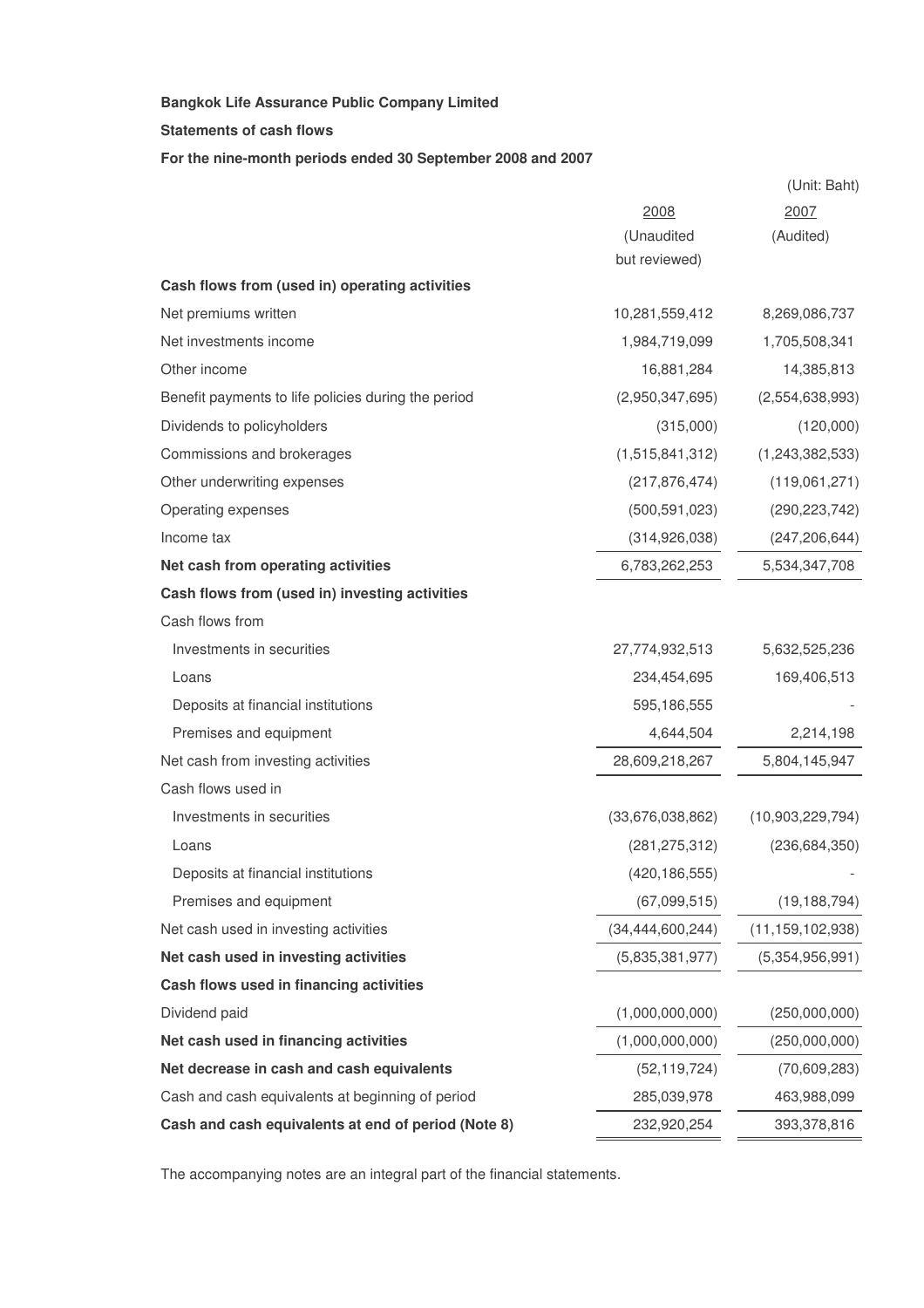**Income statements**

**For the three-month periods ended 30 September 2008 and 2007**

|                                                       | <b>Note</b>    | 2008            |
|-------------------------------------------------------|----------------|-----------------|
|                                                       |                | (Unaudited      |
|                                                       |                | but reviewed)   |
| <b>Revenues</b>                                       |                |                 |
| Net premiums written                                  | 7              | 4,129,199,932   |
| Net investments income                                | 7              | 648,420,136     |
| Gains (losses) on investment in securities            |                | $-60, 175, 932$ |
| Other income                                          |                |                 |
| Gains on sales of assets                              |                | 4,102,001       |
| <b>Others</b>                                         |                | 10,842,226      |
| <b>Total revenues</b>                                 |                | 4,732,388,363   |
| <b>Expenses</b>                                       |                |                 |
| Underwriting expenses                                 |                |                 |
| Life policy reserve increase from the previous period |                | 2,391,130,788   |
| Benefit payments to life policies during the period   | 7              | 1,288,038,808   |
| Dividends to policyholders                            |                | 150,000         |
| Commissions and brokerages                            | 7              | 470,772,831     |
| Sales promotion expenses                              |                | 68,862,852      |
| Other underwriting expenses                           | 7              | 2,894,206       |
| Total underwriting expenses                           |                | 4,221,849,485   |
| Operating expenses                                    |                |                 |
| Personnel expenses                                    |                | 127,706,230     |
| Premises and equipment expenses                       | 7              | 27,511,487      |
| Taxes and duties                                      |                | 17,124,025      |
| Directors' remuneration                               |                | 1,070,000       |
| Operating expenses - branches                         |                | 13,614,631      |
| Contribution to the Office of Insurance Commission    |                | 7,379,513       |
| Other operating expenses                              | $\overline{7}$ | 56,920,085      |
| Total operating expenses                              |                | 251,325,971     |
| Losses (gains) on exchange                            |                | $-229,500$      |
| <b>Total expenses</b>                                 |                | 4,472,945,956   |
| Income before income tax                              |                | 259,442,407     |
| Corporate income tax                                  |                | $-83,825,212$   |
| Net income for the period                             |                | 175,617,195     |
| <b>Basic earnings per share</b>                       |                |                 |
| Net income                                            |                | 0.18            |
| Weighted average number of ordinary shares (shares)   |                | 1,000,000,000   |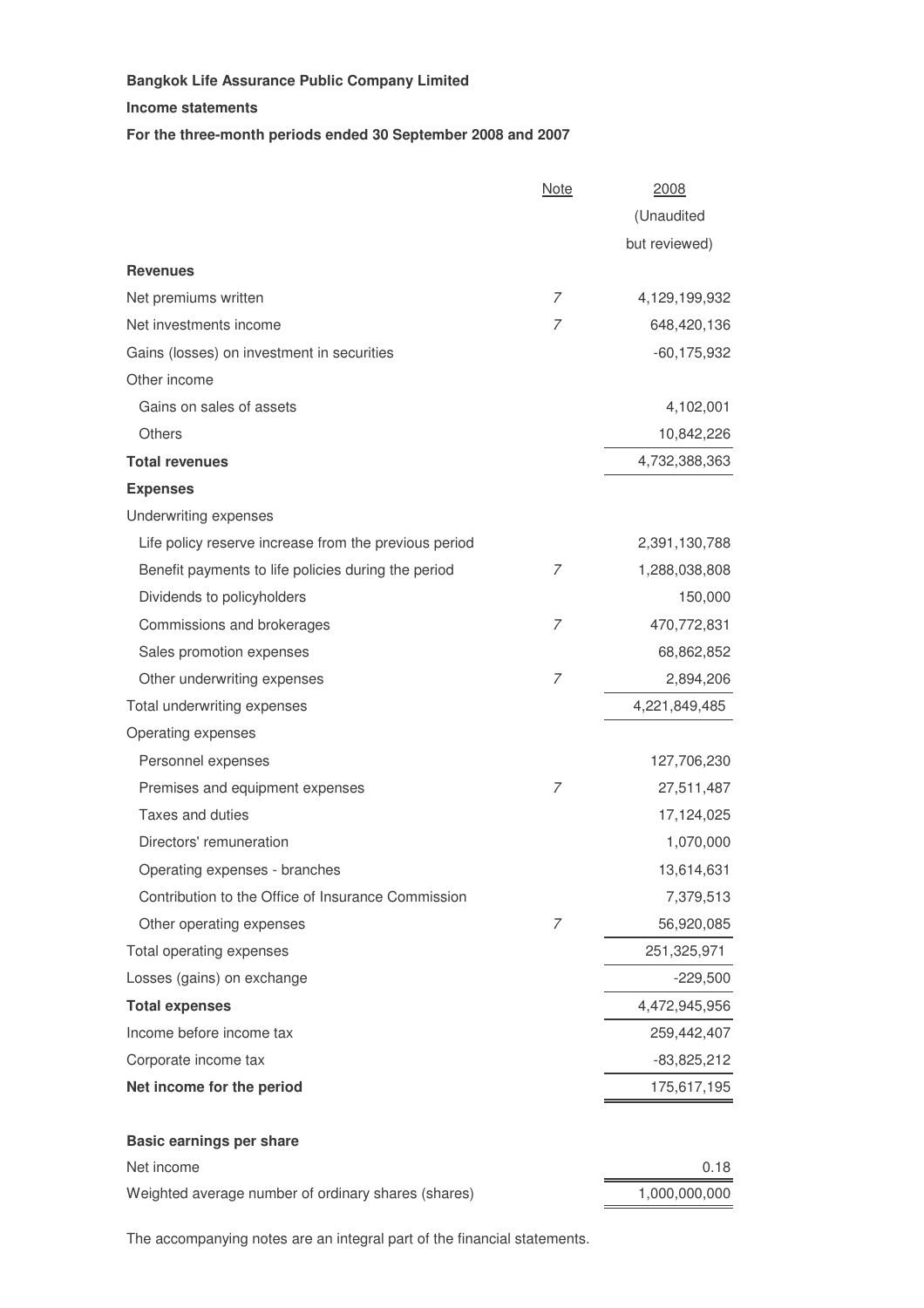**Income statements**

**For the nine-month periods ended 30 September 2008 and 2007**

|                                                       | <b>Note</b>    | 2008           |
|-------------------------------------------------------|----------------|----------------|
|                                                       |                | (Unaudited     |
|                                                       |                | but reviewed)  |
| <b>Revenues</b>                                       |                |                |
| Net premiums written                                  | 7              | 10,698,918,892 |
| Net investments income                                | 7              | 1,816,967,260  |
| Gains (losses) on investments in securities           |                | (47, 388, 202) |
| Other income                                          |                |                |
| Gains on sales of assets                              |                | 3,906,520      |
| <b>Others</b>                                         |                | 16,913,527     |
| <b>Total revenues</b>                                 |                | 12,489,317,997 |
| <b>Expenses</b>                                       |                |                |
| Underwriting expenses                                 |                |                |
| Life policy reserve increase from the previous period |                | 5,695,084,858  |
| Benefit payments to life policies during the period   | 7              | 3,481,990,903  |
| Dividends to policyholders                            |                | 315,000        |
| Commissions and brokerages                            | 7              | 1,441,246,856  |
| Sales promotion expenses                              |                | 197,148,807    |
| Other underwriting expenses                           | 7              | 8,431,297      |
| Total underwriting expenses                           |                | 10,824,217,721 |
| Operating expenses                                    |                |                |
| Personnel expenses                                    |                | 368,642,875    |
| Premises and equipment expenses                       | 7              | 80,670,313     |
| Taxes and duties                                      |                | 49,150,002     |
| Directors' remuneration                               |                | 8,910,000      |
| Operating expenses - branches                         |                | 40,024,094     |
| Contribution to the Office of Insurance Commission    |                | 20,382,063     |
| Other operating expenses                              | $\overline{7}$ | 147,407,014    |
| Total operating expenses                              |                | 715,186,361    |
| Losses on exchange                                    |                | 4,595,600      |
| <b>Total expenses</b>                                 |                | 11,543,999,682 |
| Income before income tax                              |                | 945,318,315    |
| Corporate income tax                                  |                | $-268,844,386$ |
| Net income for the period                             |                | 676,473,929    |
| <b>Basic earnings per share</b>                       |                |                |
| Net income                                            |                | 0.68           |
| Weighted average number of ordinary shares (shares)   |                | 1,000,000,000  |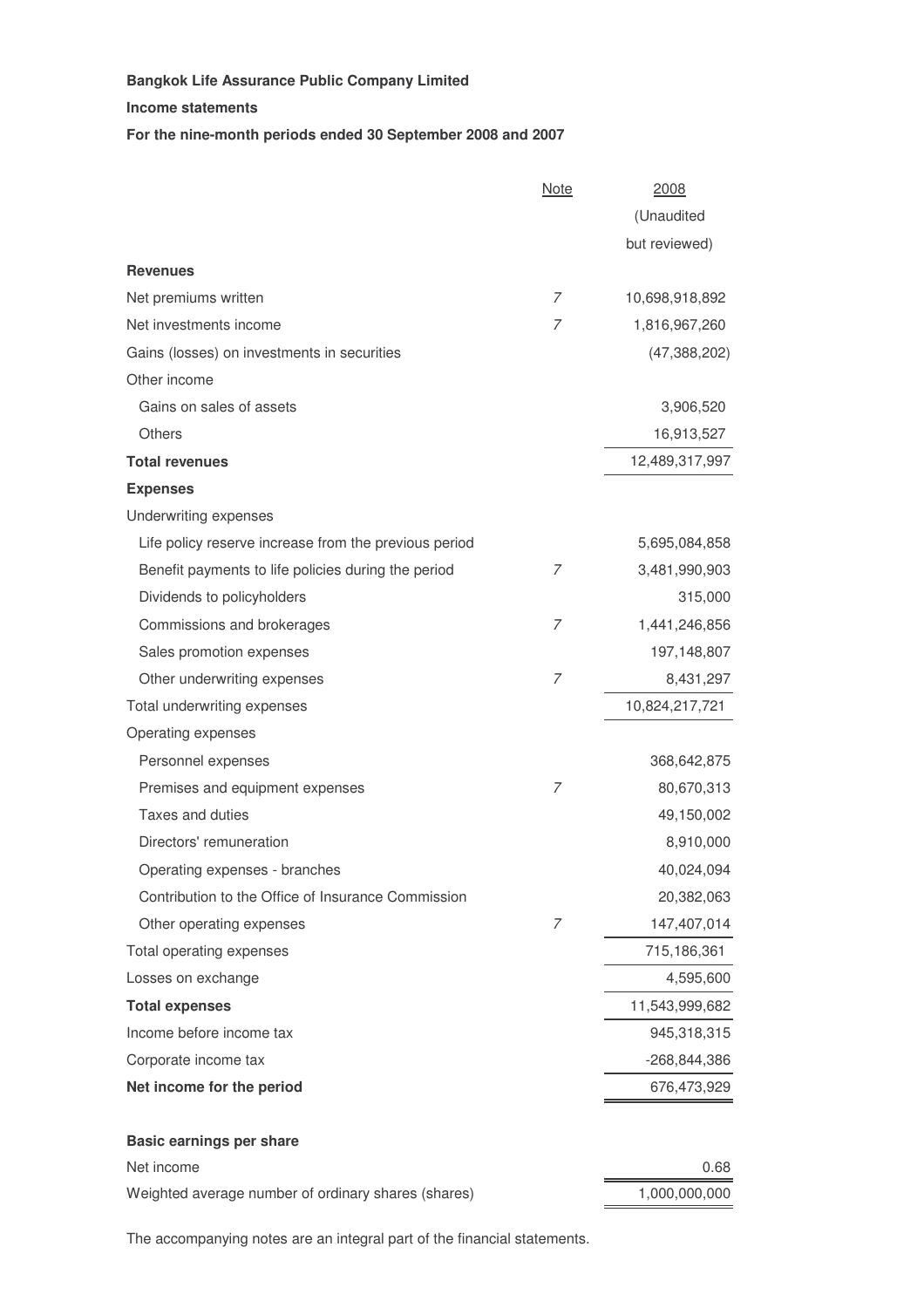| 0.13          |
|---------------|
| 1,000,000,000 |

| 447,471,119   |
|---------------|
| 43,644,008    |
| 4,600,621     |
| 3,728,634,122 |
|               |
| 101.982.601   |
| 25,776,552    |
| 14,417,891    |
| 3,910,000     |
| 12,285,910    |
|               |
| 43,807,195    |
| 202,180,149   |
| 3,390,650     |
| 3,934,204,921 |
| 189.885.330   |
| (57,073,002)  |
| 132,812,328   |

| 517,646,254   |
|---------------|
| 16,145,324    |
|               |
| 1,262,440     |
| 3,578,850     |
| 4,124,090,251 |

2,057,830,418 1,175,087,956

(Unit: Baht)

2007 (Unaudited and unreviewed)

3,585,457,383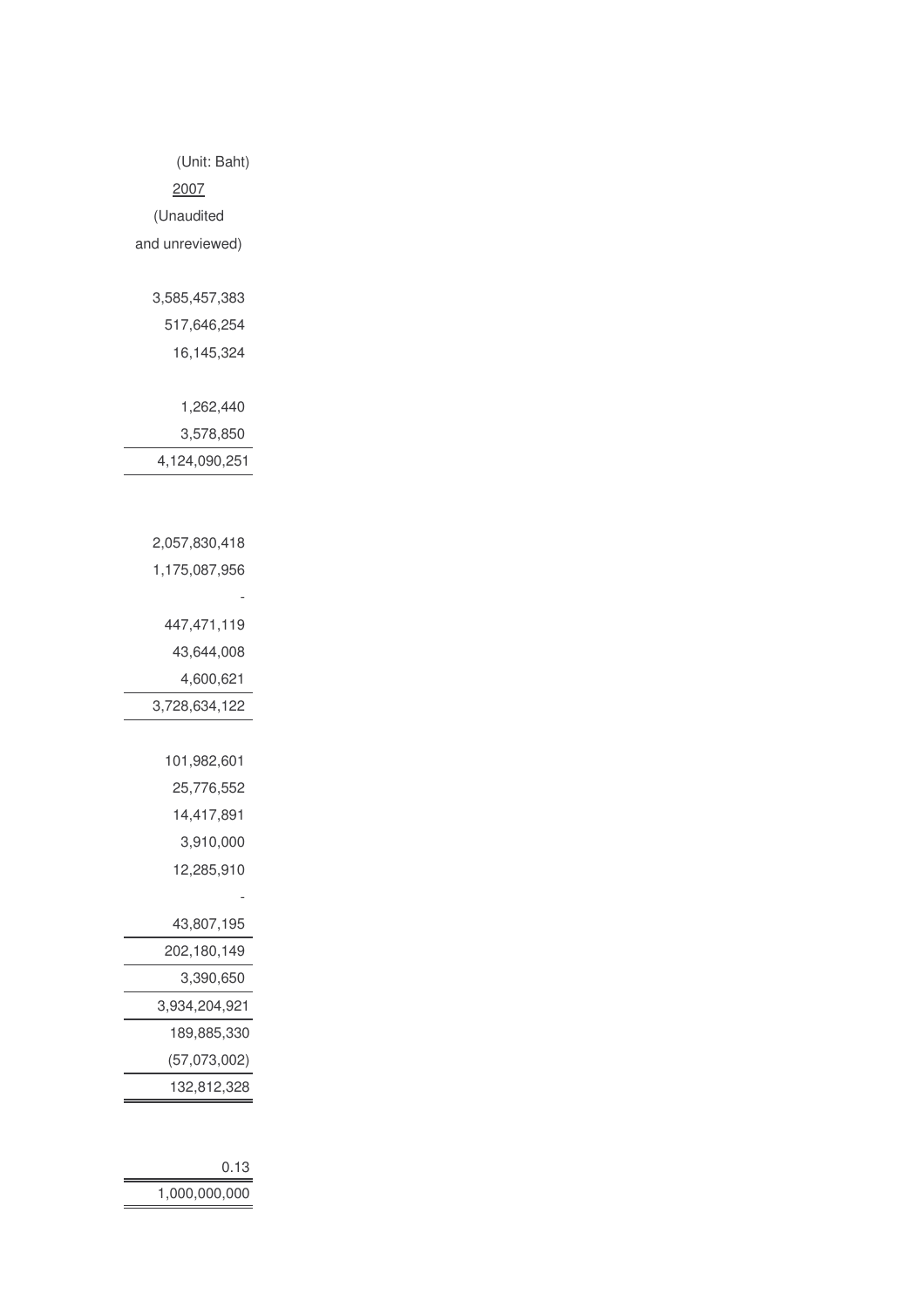| 0.63          |
|---------------|
| 1,000,000,000 |

| 120,000         |
|-----------------|
| 1,206,133,861   |
| 98,837,153      |
| 9,726,440       |
| 8,812,471,767   |
|                 |
| 299,309,563     |
| 77,807,997      |
| 40,676,584      |
| 10,880,000      |
| 35,428,654      |
|                 |
| 163, 197, 225   |
| 627,300,023     |
| 2,848,147       |
| 9,442,619,937   |
| 868,264,776     |
| (233, 850, 247) |
| 634,414,529     |

| 1,475,595,746  |
|----------------|
| 144.838.643    |
|                |
| 1.440.121      |
| 8,614,598      |
| 10,310,884,713 |

4,416,051,096 3,081,603,217

2007 (Audited)

8,680,395,605

(Unit: Baht)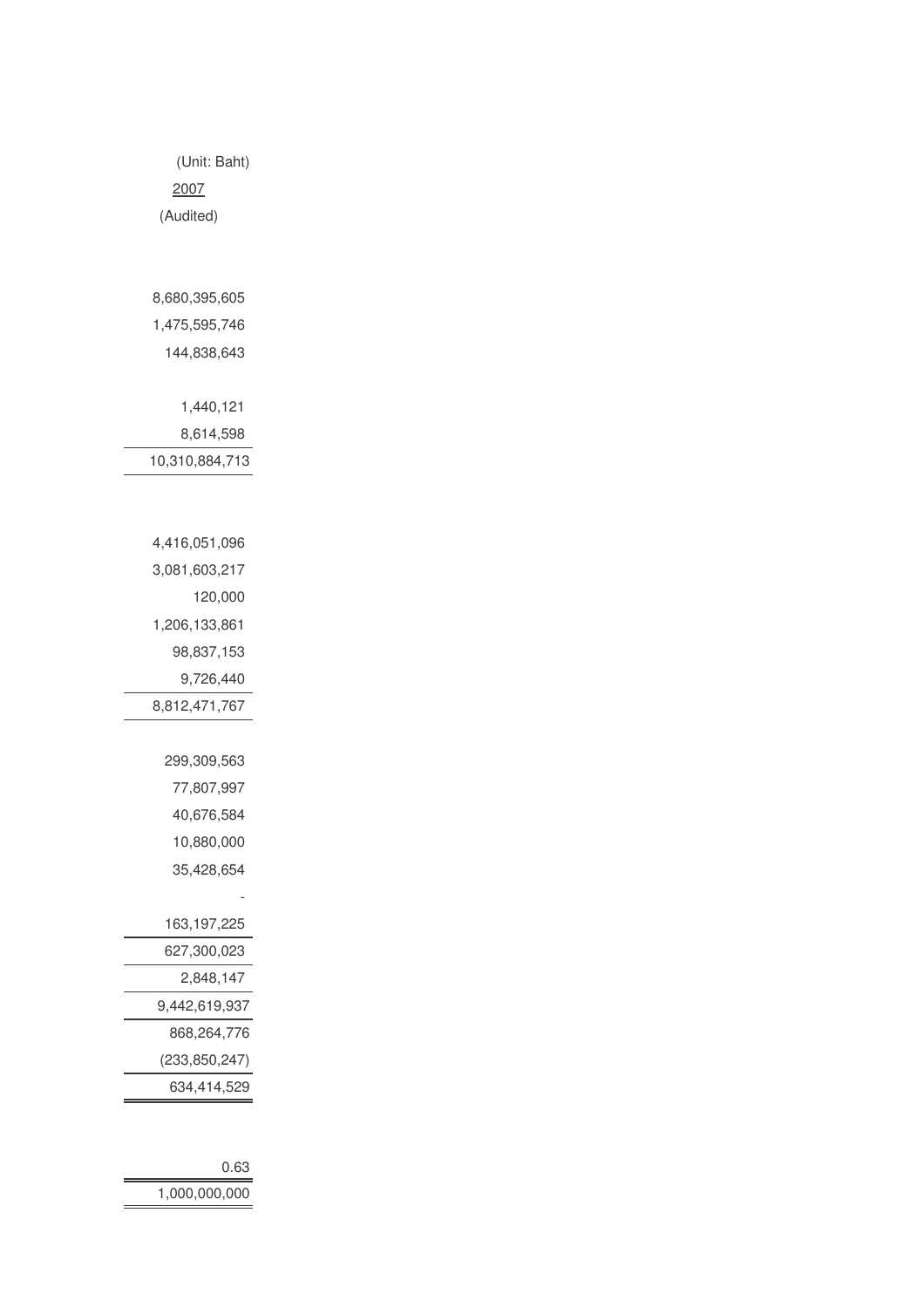#### **Statements of changes in shareholders' equity**

#### **For the nine-month periods ended 30 September 2008 and 2007**

(Unit: Baht)

|                                           | Issued and    |               | Surplus (deficit) on | Retained earnings                 |             |                |                 |
|-------------------------------------------|---------------|---------------|----------------------|-----------------------------------|-------------|----------------|-----------------|
|                                           | paid-up       | Premium on    | revaluation of       | Appropriated                      |             |                |                 |
|                                           | share capital | share capital | investments          | Statutory reserve General reserve |             | Unappropriated | Total           |
| (Audited)                                 |               |               |                      |                                   |             |                |                 |
| Balance as at 1 January 2007              | 1,000,000,000 | 275,000,000   | 861,743,275          | 1,000,000                         | 400,000,000 | 754,769,265    | 3,292,512,540   |
| Unrealised gain from changes in values of |               |               |                      |                                   |             |                |                 |
| investments                               |               |               | 373,123,766          |                                   |             |                | 373,123,766     |
| Net income for the period                 |               |               |                      |                                   |             | 634,414,529    | 634,414,529     |
| Dividend paid (Note 19)                   |               |               |                      |                                   |             | (250,000,000)  | (250,000,000)   |
| Balance as at 30 September 2007           | 1,000,000,000 | 275,000,000   | 1,234,867,041        | 1,000,000                         | 400,000,000 | 1,139,183,794  | 4,050,050,835   |
|                                           |               |               |                      |                                   |             |                |                 |
| (Unaudited but reviewed)                  |               |               |                      |                                   |             |                |                 |
| Balance as at 1 January 2008              | 1,000,000,000 | 275,000,000   | 1,128,945,591        | 39,498,923                        | 400,000,000 | 236,248,792    | 3,079,693,306   |
| Unrealised loss from changes in values of |               |               |                      |                                   |             |                |                 |
| investments                               |               |               | (948, 594, 246)      |                                   |             |                | (948, 594, 246) |
| Transfer to statutory reserve             |               |               |                      | 33,823,696                        |             | (33,823,696)   |                 |
| Net income for the period                 |               |               |                      |                                   |             | 676,473,929    | 676,473,929     |
| Balance as at 30 September 2008           | 1,000,000,000 | 275,000,000   | 180, 351, 345        | 73,322,619                        | 400,000,000 | 878,899,025    | 2,807,572,989   |
|                                           |               |               |                      |                                   |             |                |                 |
|                                           |               |               |                      |                                   |             |                |                 |

- - - - - -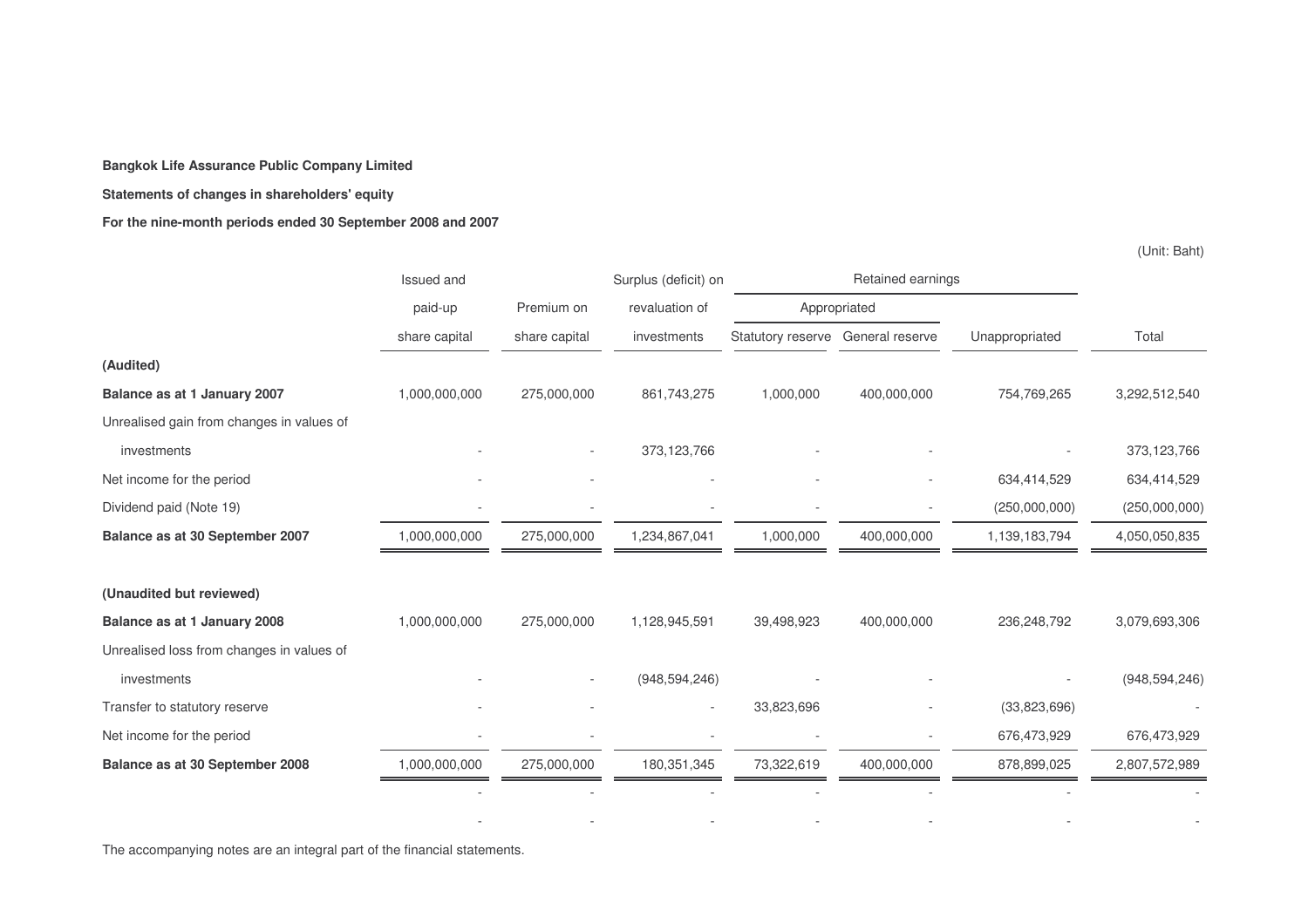# **Bangkok Life Assurance Public Company Limited Notes to interim financial statements For the three-month and nine-month periods ended 30 September 2008 and 2007**

## **1. General information**

Bangkok Life Assurance Public Company Limited ("the Company") is a public company incorporated and domiciled in Thailand. Its major shareholder is Nippon Life Insurance Company, which was incorporated in Japan. The Company is principally engaged in the provision of life insurance business. The Company has 69 branches (31 December 2007: 65 branches) and its registered office is located at 23/115-121, Royal City Avenue, Rama 9 Road, Bangkapi, Huaykwang, Bangkok.

#### **Fall on investment value**

Due to the Western financial turmoil and local political uncertainties, the Thailand stock index has fallen drastically. As at 11 November 2008, the fair value of the Company's investment portfolio has fallen by Baht 687.83 million since the balance sheet date (30 September 2008). This includes decreases in the fair value of trading securities amounting to Baht 38.97 million, decreases in the fair value of availablefor-sale securities amounting to Baht 534.82 million and loss from sale of investments amounting to Baht 114.04 million. The effect of changes in the fair value of the investment portfolio will be accounted for in the fourth quarter of the current year.

#### **2. Basis for the preparation of interim financial statements**

These interim financial statements are prepared in accordance with Accounting Standards Pronouncement No. 41 (revised 2007) "Interim financial statements", with the Company choosing to present condensed interim financial statements. However the Company has presented the balance sheets, and the statements of income, changes in shareholders' equity and cash flows in the same format as that used for the annual financial statements.

These interim financial statements are intended to provide information additional to that included in the latest annual financial statements. Accordingly, they focus on new activities, events and circumstances so as not to duplicate information previously reported. These interim financial statements should therefore be read in conjunction with the latest annual financial statements.

The interim financial statements in Thai language are the official statutory financial statements of the Company. The interim financial statements in English language have been translated from the official statutory financial statements.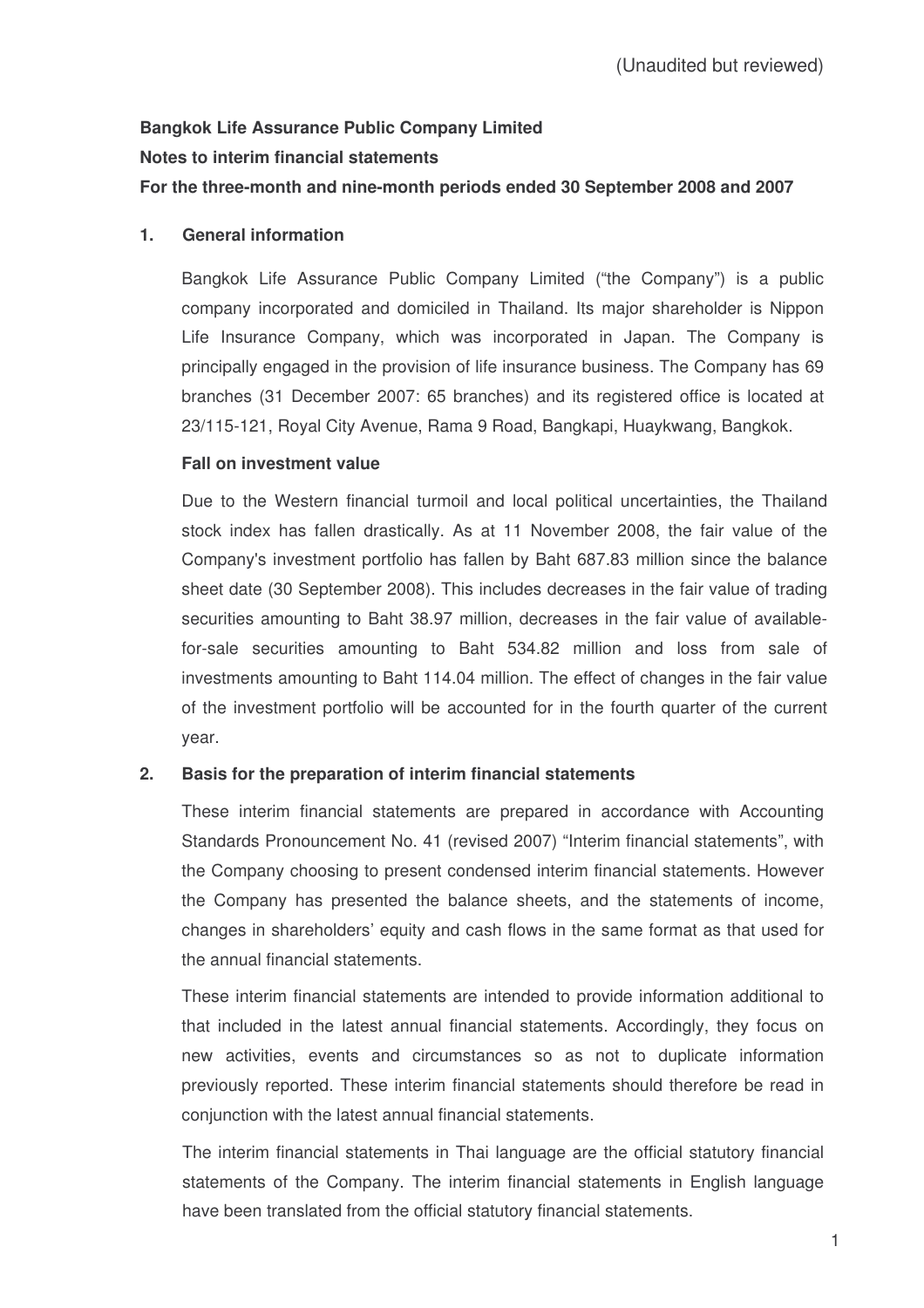# **3. Accounting Standards which are effective for the current year**

| TAS 25 (revised 2007)        | <b>Cash Flow Statements</b>                 |
|------------------------------|---------------------------------------------|
| TAS 29 (revised 2007)        | Leases                                      |
| TAS 31 (revised 2007)        | Inventories                                 |
| TAS 33 (revised 2007)        | <b>Borrowing Costs</b>                      |
| TAS 35 (revised 2007)        | <b>Presentation of Financial Statements</b> |
| TAS 39 (revised 2007)        | Accounting Policies, Changes in Accounting  |
|                              | <b>Estimates and Errors</b>                 |
| <b>TAS 41 (revised 2007)</b> | Interim Financial Reporting                 |
| TAS 43 (revised 2007)        | <b>Business Combinations</b>                |
| <b>TAS 49 (revised 2007)</b> | <b>Construction Contracts</b>               |
| <b>TAS 51</b>                | Intangible Assets                           |

These accounting standards become effective for the financial statements for fiscal years beginning on or after 1 January 2008. The management has assessed the effect of these accounting standards and believes that TAS 31 (revised 2007), TAS 33 (revised 2007), and TAS 49 (revised 2007) are not relevant to the business of the Company, whereas TAS 25 (revised 2007), TAS 29 (revised 2007), TAS 35 (revised 2007), TAS 39 (revised 2007), TAS 41 (revised 2007), TAS 43 (revised 2007) and TAS 51 do not have any significant impact on the financial statements for the current period.

# **4. Significant accounting policies**

The interim financial statements are prepared using the same accounting policies and methods of computation as were used for the financial statements for the year ended 31 December 2007.

# (Unit: Baht) 30 September 2008 31 December 2007 Cost/ Amortised cost Fair value Cost/ Amortised cost Fair value **Trading securities** Equity securities Common stocks 520,358,546 430,186,950 209,292,030 193,350,000 Deficit on revaluation of investments (90,171,596)  $(90,171,596)$  (15,942,030) 430,186,950 430,186,950 193,350,000 193,350,000

# **5 Investments in securities**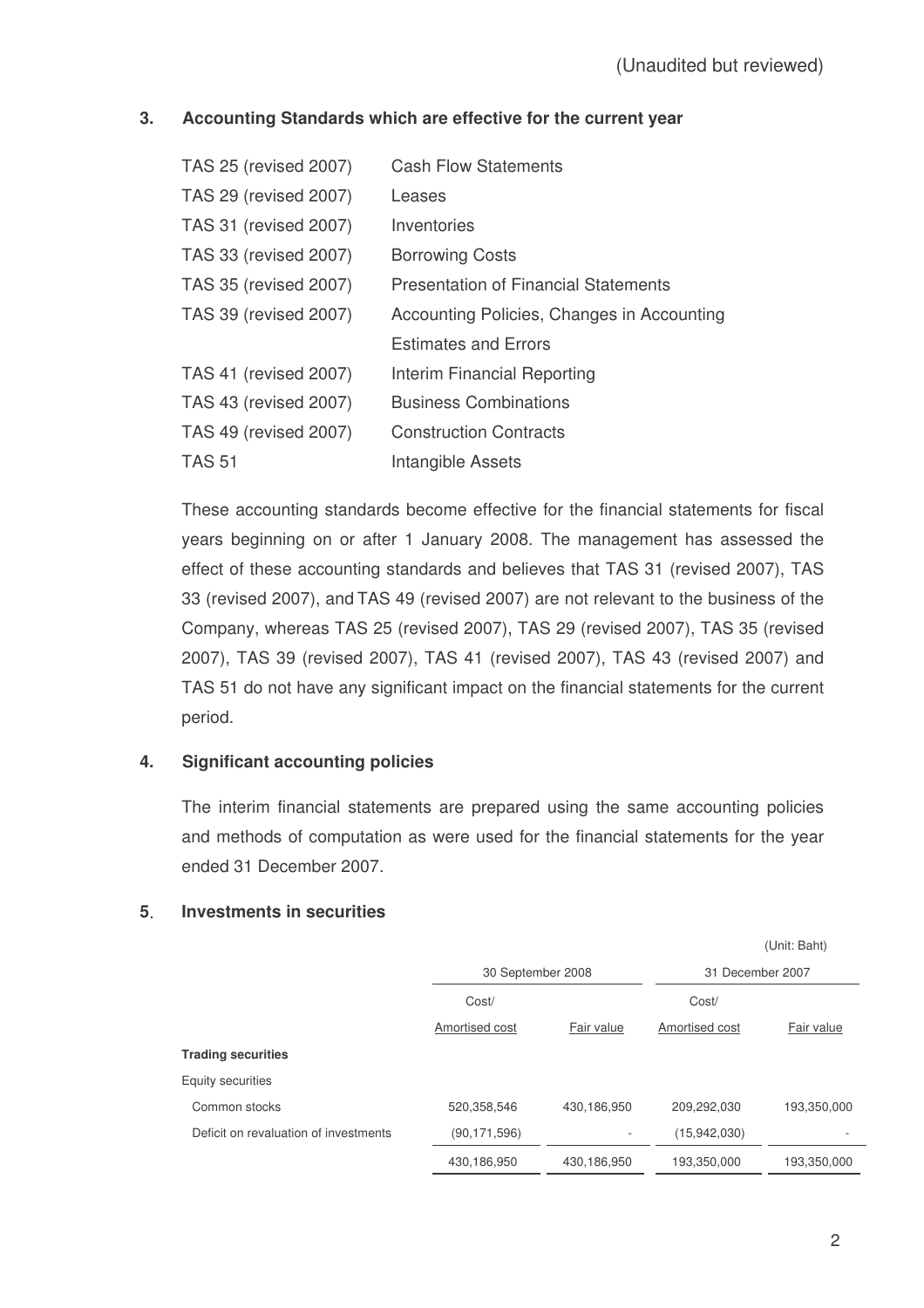# (Unaudited but reviewed)

|                                        |                   |               | (Unit: Baht)<br>31 December 2007 |               |  |
|----------------------------------------|-------------------|---------------|----------------------------------|---------------|--|
|                                        | 30 September 2008 |               |                                  |               |  |
|                                        | Cost/             |               | Cost/                            |               |  |
|                                        | Amortised cost    | Fair value    | Amortised cost                   | Fair value    |  |
| Debt securities                        |                   |               |                                  |               |  |
| Government bonds - net                 |                   |               | 344,988,316                      | 339,258,485   |  |
| Deficit on revaluation of investments  |                   |               | (5,729,831)                      |               |  |
|                                        |                   |               | 339,258,485                      | 339,258,485   |  |
| <b>Total trading securities</b>        | 430,186,950       | 430,186,950   | 532,608,485                      | 532,608,485   |  |
| <b>Available-for-sale securities</b>   |                   |               |                                  |               |  |
| Equity securities                      |                   |               |                                  |               |  |
| Common stocks                          | 3,082,086,291     | 3,273,933,694 | 2,099,691,619                    | 3,286,852,807 |  |
| Unit trusts                            | 1,214,230,949     | 1,192,794,754 | 1,217,175,096                    | 1,237,134,068 |  |
| Surplus on revaluation of investments  | 170,411,208       |               | 1,207,120,160                    |               |  |
|                                        | 4,466,728,448     | 4,466,728,448 | 4,523,986,875                    | 4,523,986,875 |  |
| Debt securities                        |                   |               |                                  |               |  |
| Government bonds - net                 | 2,066,634,007     | 2,071,327,015 | 2,178,658,078                    | 2,094,468,587 |  |
| Debentures - net                       | 100,001,140       | 105,248,269   | 100,001,396                      | 106,016,319   |  |
| Surplus (deficit) on revaluation       |                   |               |                                  |               |  |
| of investments                         | 9,940,137         |               | (78, 174, 568)                   |               |  |
|                                        | 2,176,575,284     | 2,176,575,284 | 2,200,484,906                    | 2,200,484,906 |  |
| Total available-for-sale securities    | 6,643,303,732     | 6,643,303,732 | 6,724,471,781                    | 6,724,471,781 |  |
| Held-to-maturity debt securities       |                   |               |                                  |               |  |
| Government and state enterprise        |                   |               |                                  |               |  |
| bonds - net                            | 26,420,924,156    |               | 21,732,945,552                   |               |  |
| Notes - net                            | 4,225,000,000     |               | 3,667,983,072                    |               |  |
| Debentures - net                       | 7,138,582,046     |               | 7,326,342,449                    |               |  |
| Less: Allowance for impairment         | (10,600,000)      |               | (10,600,000)                     |               |  |
| Total held-to-maturity debt securities | 37,773,906,202    |               | 32,716,671,073                   |               |  |
| Other investments                      |                   |               |                                  |               |  |
| Common stocks                          | 12,044,700        |               | 35,359,702                       |               |  |
| <b>Total other investments</b>         | 12,044,700        |               | 35,359,702                       |               |  |
| <b>Total investments in securities</b> | 44,859,441,584    |               | 40,009,111,041                   |               |  |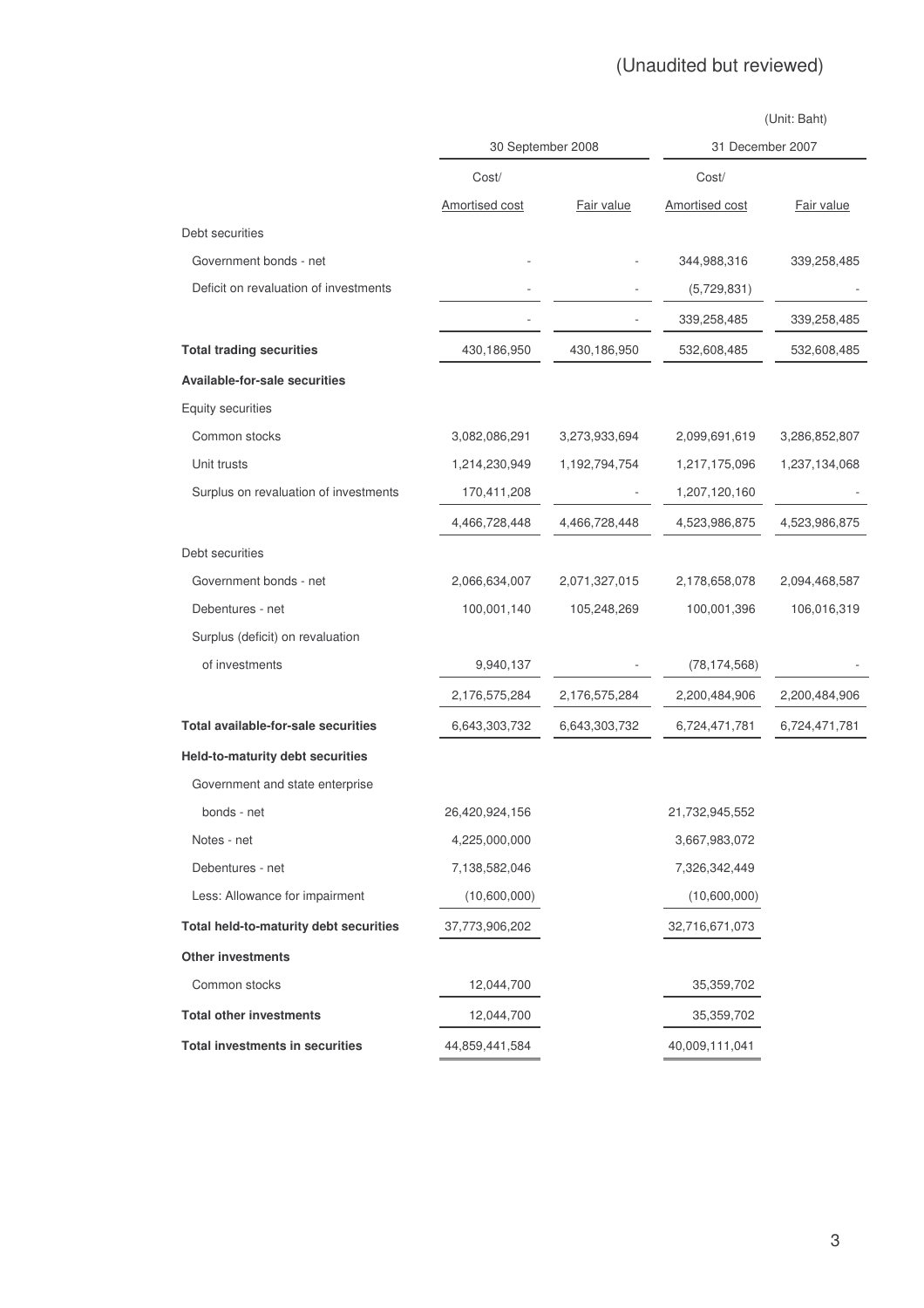Investments in debt securities as at 30 September 2008 and 31 December 2007 will be due as follows

|                                         |                  |               |                   | (Unit: Baht)   |  |  |  |  |
|-----------------------------------------|------------------|---------------|-------------------|----------------|--|--|--|--|
|                                         |                  |               | 30 September 2008 |                |  |  |  |  |
|                                         |                  |               | Due within        |                |  |  |  |  |
|                                         | 1 year           | $2 - 5$ years | Over 5 years      | <b>Total</b>   |  |  |  |  |
| Available-for-sale securities           |                  |               |                   |                |  |  |  |  |
| Government bonds                        |                  | 343,292,668   | 1,728,034,347     | 2,071,327,015  |  |  |  |  |
| Debentures                              |                  | 105,248,269   |                   | 105,248,269    |  |  |  |  |
|                                         |                  | 448,540,937   | 1,728,034,347     | 2,176,575,284  |  |  |  |  |
| <b>Held-to-maturity debt securities</b> |                  |               |                   |                |  |  |  |  |
| Government and state enterprise         |                  |               |                   |                |  |  |  |  |
| bonds - net                             | 2,009,084,445    | 4,219,996,079 | 20,191,843,632    | 26,420,924,156 |  |  |  |  |
| Notes - net                             | 1,600,000,000    | 395,000,000   | 2,230,000,000     | 4,225,000,000  |  |  |  |  |
| Debentures - net                        | 302,160,676      | 1,307,369,589 | 5,518,451,781     | 7,127,982,046  |  |  |  |  |
|                                         | 3,911,245,121    | 5,922,365,668 | 27,940,295,413    | 37,773,906,202 |  |  |  |  |
| Total                                   | 3,911,245,121    | 6,370,906,605 | 29,668,329,760    | 39,950,481,486 |  |  |  |  |
|                                         |                  |               |                   | (Unit: Baht)   |  |  |  |  |
|                                         | 31 December 2007 |               |                   |                |  |  |  |  |
|                                         |                  |               | Due within        |                |  |  |  |  |
|                                         | 1 year           | $2 - 5$ years | Over 5 years      | <b>Total</b>   |  |  |  |  |
| <b>Trading securities</b>               |                  |               |                   |                |  |  |  |  |
| Government bonds                        |                  | 80,474,118    | 258,784,367       | 339,258,485    |  |  |  |  |
| <b>Available-for-sale securities</b>    |                  |               |                   |                |  |  |  |  |
| Government bonds                        |                  | 30,000,016    | 2,064,468,571     | 2,094,468,587  |  |  |  |  |
| Debentures                              |                  | 106,016,319   |                   | 106,016,319    |  |  |  |  |
|                                         |                  | 136,016,335   | 2,064,468,571     | 2,200,484,906  |  |  |  |  |
| Held-to-maturity debt securities        |                  |               |                   |                |  |  |  |  |
| Government and state enterprise         |                  |               |                   |                |  |  |  |  |
| bonds - net                             | 377,524,535      | 2,820,339,953 | 18,535,081,064    | 21,732,945,552 |  |  |  |  |
| Notes - net                             | 1,482,983,072    | 395,000,000   | 1,790,000,000     | 3,667,983,072  |  |  |  |  |
| Debentures - net                        | 177,492,586      | 1,520,189,911 | 5,618,059,952     | 7,315,742,449  |  |  |  |  |
|                                         | 2,038,000,193    | 4,735,529,864 | 25,943,141,016    | 32,716,671,073 |  |  |  |  |
| Total                                   | 2,038,000,193    | 4,952,020,317 | 28,266,393,954    | 35,256,414,464 |  |  |  |  |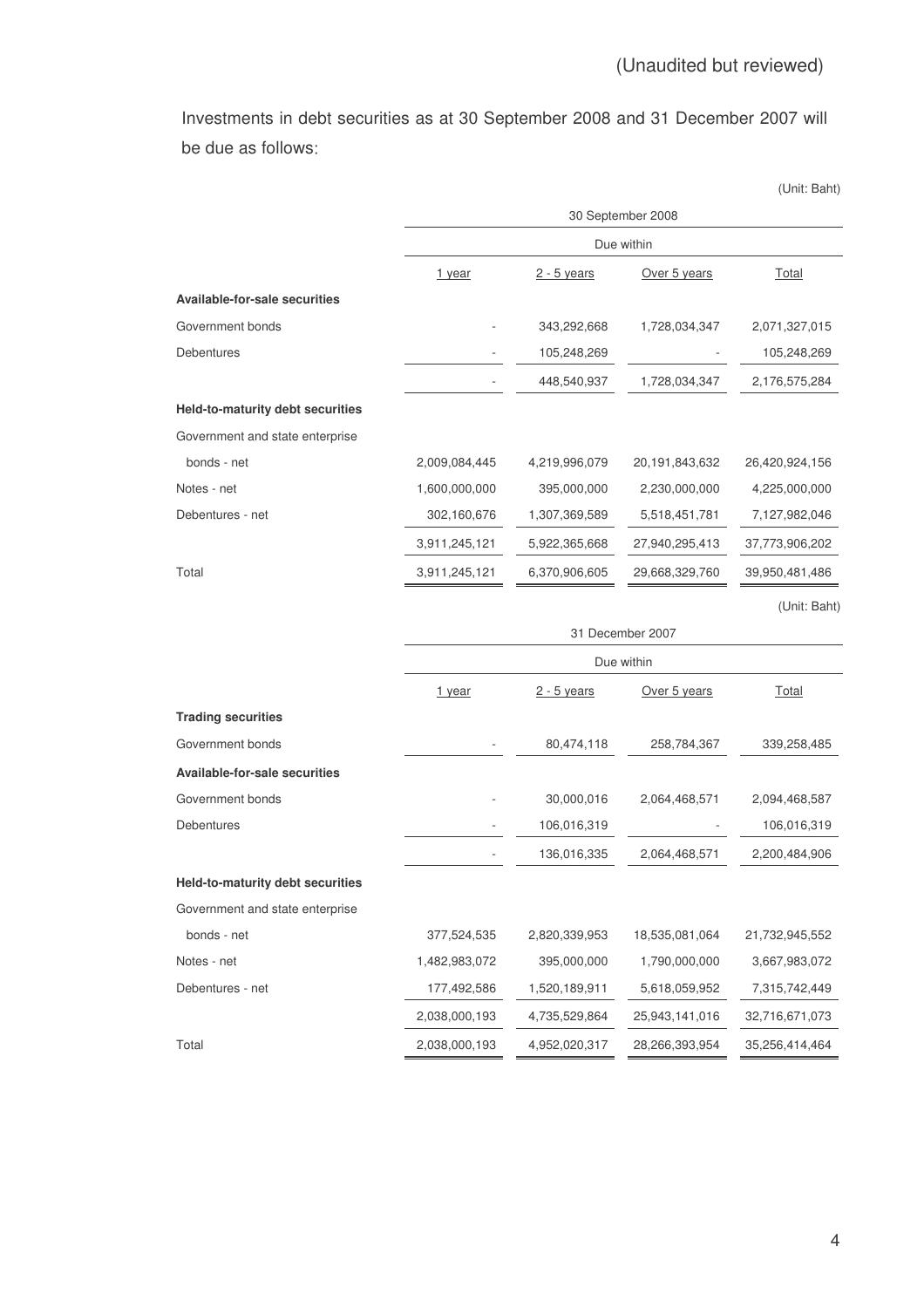The Company has pledged government and state enterprise bonds of Baht 8,483.23 million (31 December 2007: Baht 6,891.3 million) as life assurance policy reserve and assets pledged with the Life Assurance Registrar in accordance with the Life Assurance Act (No. 2) B.E. 2551 as mentioned in Notes 13 and 14.

- (a) As at 30 September 2008, the Company has investments of Baht 1,000 million (31 December 2007: Baht 1,200 million) in promissory notes and bills of exchange, which have been classified as held-to-maturity investments and are presented at amortised cost. Such notes were issued by local banks and branches of foreign commercial banks, have remaining lives of 6-14 years, and contain conditions related to early redemption rights or put options obliging the Company to purchase additional notes released by issuers.
- (b) As at 30 September 2008, the Company has investments of Baht 400 million (31 December 2007: Baht 400 million) in promissory notes and bills of exchange, which have been classified as held-to-maturity investments and are presented at amortised cost. Such notes were issued by branches of foreign commercial banks, have remaining lives of 7 years, and contain conditions linking the interest to be received to financial indices.
- (c) As at 30 September 2008, the Company has investments of Baht 830 million (31 December 2007: Baht 560 million) in promissory notes and bills of exchange, which have been classified as held-to-maturity investments and are presented at amortised cost. Such notes were issued by branches of foreign commercial banks, have remaining lives of 8 years, and contain conditions whereby settlement of principal and interest is to be received on the maturity date per the agreement.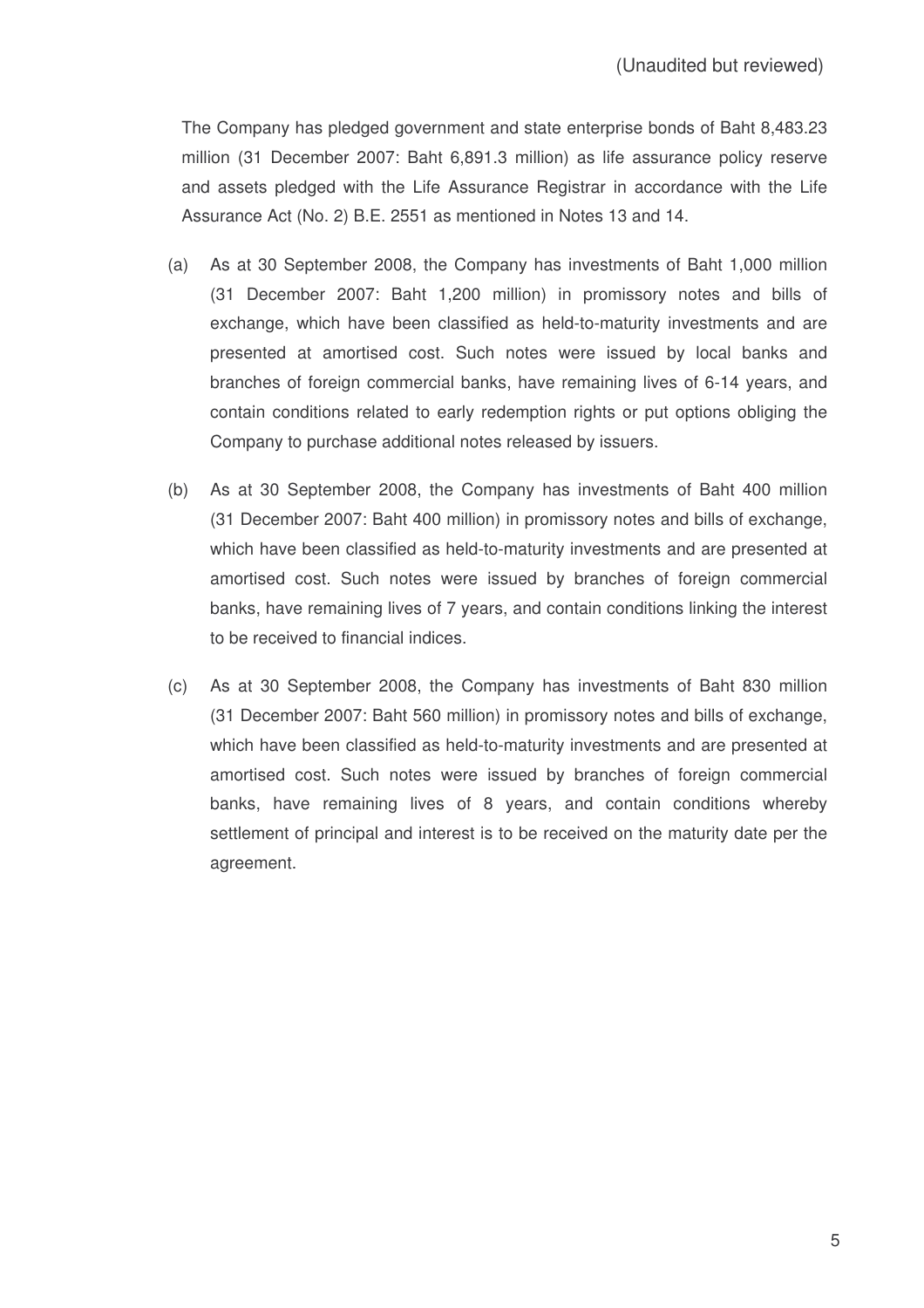#### **6. Loans and accrued interest**

As at 30 September 2008 and 31 December 2007, the balances of loans and accrued interest are aged by principal and accrued interest as follows:

|                                  |               |                          |                |            |             |                          |               |            | (Unit: Baht)  |
|----------------------------------|---------------|--------------------------|----------------|------------|-------------|--------------------------|---------------|------------|---------------|
|                                  |               | 30 September 2008        |                |            |             |                          |               |            |               |
| Outstanding period               | Policy loans  |                          | Mortgage loans |            | Other loans |                          |               | Total      |               |
|                                  |               | Accrued                  |                | Accrued    |             | Accrued                  |               | Accrued    |               |
|                                  | Principal     | interest                 | Principal      | interest   | Principal   | interest                 | Principal     | interest   | Total         |
| Current                          | 1,006,479,291 | 70,674,410               | 610,936,516    | 2,031,811  | 11,888,761  | $\overline{\phantom{a}}$ | 1,629,304,568 | 72,706,221 | 1,702,010,789 |
| Overdue:                         |               |                          |                |            |             |                          |               |            |               |
| Less than 6 months               |               | $\sim$                   | 2,433,364      | 9,000      | ٠           | $\overline{\phantom{a}}$ | 2,433,364     | 9,000      | 2,442,364     |
| Over 12 months                   |               | $\overline{\phantom{a}}$ | 5,972,510      | 370,376    | 107,693     | 6,491                    | 6,080,203     | 376,867    | 6,457,070     |
| Total                            | 1,006,479,291 | 70,674,410               | 619,342,390    | 2,411,187  | 11,996,454  | 6,491                    | 1,637,818,135 | 73,092,088 | 1,710,910,223 |
| Less: Allowance for doubtful     |               |                          |                |            |             |                          |               |            |               |
| accounts                         |               | $\sim$                   | (2,539,314)    | (260, 528) |             | $\overline{\phantom{a}}$ | (2,539,314)   | (260, 528) | (2,799,842)   |
| Loans and accrued interest - net | 1,006,479,291 | 70,674,410               | 616,803,076    | 2,150,659  | 11,996,454  | 6,491                    | 1,635,278,821 | 72,831,560 | 1,708,110,381 |
|                                  |               |                          |                |            |             |                          |               |            |               |

(Unit: Baht)

|                                  | 31 December 2007 |              |                |            |                          |                          |               |            |               |
|----------------------------------|------------------|--------------|----------------|------------|--------------------------|--------------------------|---------------|------------|---------------|
| Outstanding period               | Policy loans     |              | Mortgage loans |            | Other loans              |                          |               | Total      |               |
|                                  |                  | Accrued      |                | Accrued    |                          | Accrued                  |               | Accrued    |               |
|                                  | Principal        | interest     | Principal      | interest   | Principal                | interest                 | Principal     | interest   | Total         |
| Current                          | 827,678,104      | 57, 151, 228 | 655,411,222    | 2,203,466  | 9,049,350                | $\sim$                   | 1,492,138,676 | 59,354,694 | 1,551,493,370 |
| Overdue:                         |                  |              |                |            |                          |                          |               |            |               |
| Less than 6 months               | ٠                | $\sim$       | 2,643,309      | 31,131     | 121,942                  | $\overline{\phantom{a}}$ | 2,765,251     | 31,131     | 2,796,382     |
| Over 12 months                   | ٠                | $\sim$       | 6,589,380      | 387,827    | 71,628                   | 6,807                    | 6,661,008     | 394,634    | 7,055,642     |
| Total                            | 827,678,104      | 57, 151, 228 | 664,643,911    | 2,622,424  | 9,242,920                | 6,807                    | 1,501,564,935 | 59,780,459 | 1,561,345,394 |
| Less: Allowance for doubtful     |                  |              |                |            |                          |                          |               |            |               |
| accounts                         | ۰                | $\sim$       | (2,539,314)    | (260, 528) | $\overline{\phantom{a}}$ | $\overline{\phantom{a}}$ | (2,539,314)   | (260, 528) | (2,799,842)   |
| Loans and accrued interest - net | 827,678,104      | 57, 151, 228 | 662,104,597    | 2,361,896  | 9,242,920                | 6,807                    | 1,499,025,621 | 59,519,931 | 1,558,545,552 |

Loans provided to employees are in accordance with employee's benefits plan under a credit line of Baht 100,000 or less for personal guarantee loans. In case of secured loans, the credit line is not to exceed 50 times the employee's salary. The interest rates for the loans charge at the rates of 6% and 5% per annum, respectively. As at 30 September 2008, loans to employees and agents totaled Baht 43.34 million (31 December 2007: Baht 18.26 million).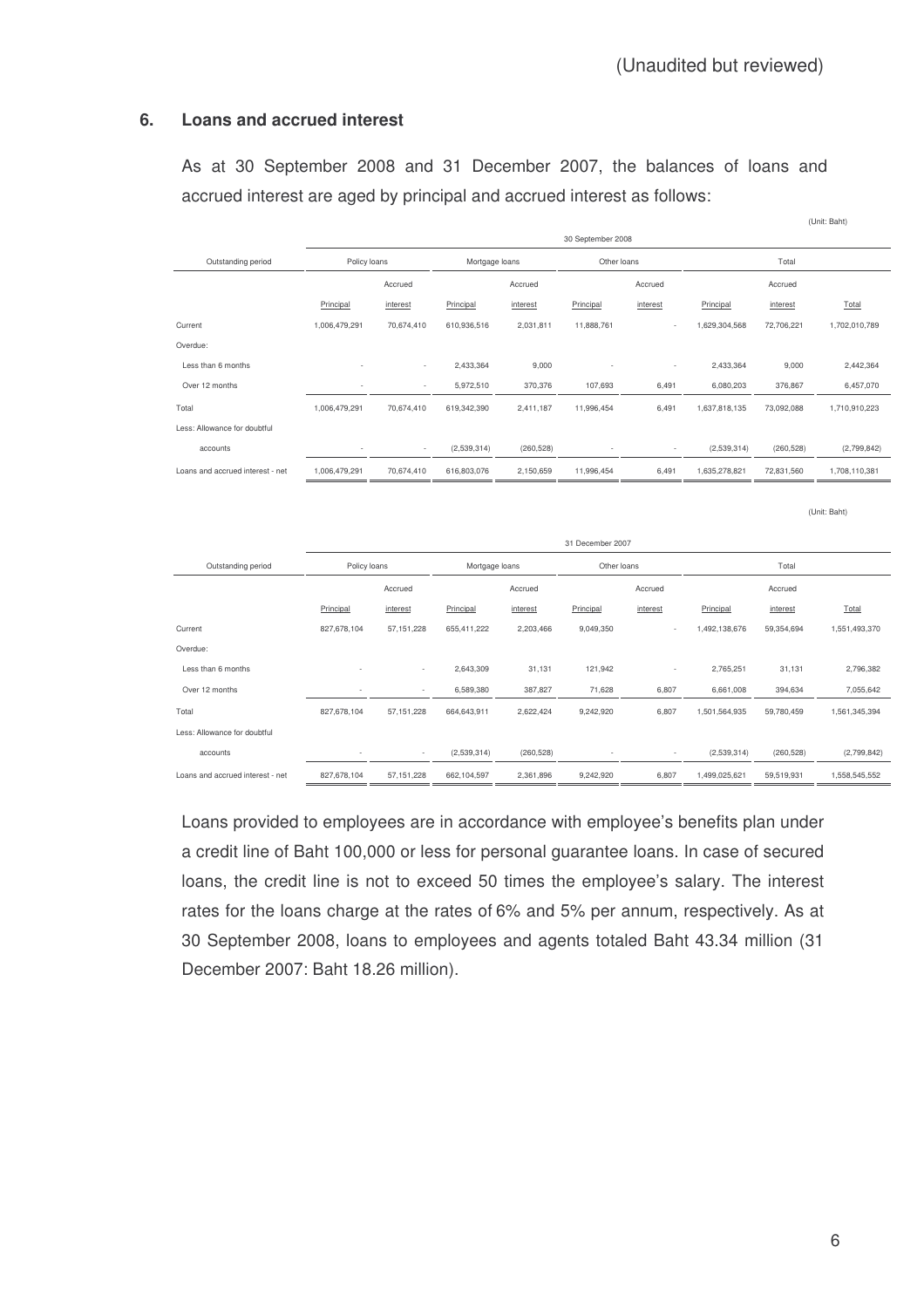# **7. Related party transactions**

In considering each possible related party relationship, attention is directed to the substance of the relationship, and not merely the legal form.

The relationship between the Company and its related parties are summarized below:

| Name of related parties                           | Type of business     | Relationship with the Company                          |
|---------------------------------------------------|----------------------|--------------------------------------------------------|
| Bangkok Bank Pcl.                                 | Banking              | Shareholding and related by way of common              |
|                                                   |                      | directors                                              |
| Bangkok Insurance Pcl.                            | Insurance            | Shareholding and related by way of common              |
|                                                   |                      | directors                                              |
| Thai Reinsurance Pcl.                             | Insurance            | Related by way of common directors                     |
| Thaire Life Assurance Co., Ltd.                   | Life assurance       | Subsidiary of Thai Reinsurance Pcl.                    |
| Sorachai Vivatn Co., Ltd.                         | Property development | Related by way of common directors                     |
| Bumrungrad Hospital Pcl.                          | Health care services | Related by way of common directors and                 |
|                                                   |                      | shareholders                                           |
| The Phyathai 1 Hospital Co., Ltd.                 | Health care services | Related by way of common directors                     |
| The Phyathai 2 Hospital Co., Ltd.                 | Health care services | Related by way of common directors                     |
| The Phyathai 3 Hospital Co., Ltd.                 | Health care services | Related by way of common directors                     |
| Rajburi Sugar Co., Ltd.                           | Industry             | Related by way of common directors                     |
| Narai Ruamphiphat Co., Ltd.                       | Property development | Holding by an individual related to the major          |
|                                                   |                      | shareholder of the Company                             |
| Bangkok Business Building (1987)                  | Rental of assets     | Related by way of common directors and                 |
| Co., Ltd.                                         |                      | shareholders                                           |
| Royal Cliff Beach Hotel Co., Ltd.                 | Tourism & Leisure    | Holding by an individual related to a director of the  |
|                                                   |                      | Company                                                |
| Thai Rating and Information<br>Services Co., Ltd. | Services             | Shareholding and related by way of common<br>directors |
| Union Textile Industries Pcl.                     | Industry             | Related by way of common shareholders                  |
| Bangkok Mitsubishi UFJ Lease                      | Leasing              | Related by way of common directors                     |
| Co., Ltd.                                         |                      |                                                        |
| Charoen Pokphand Foods Pcl.                       | Agriculture          | Related by way of common directors                     |
| <b>TICON Industrial Connection Pcl.</b>           | Property development | Holding by an individual related to the major          |
|                                                   |                      | shareholder of the Company                             |
| BBL Asset Management Co., Ltd.                    | Asset management     | Related by way of common directors and                 |
|                                                   |                      | shareholders                                           |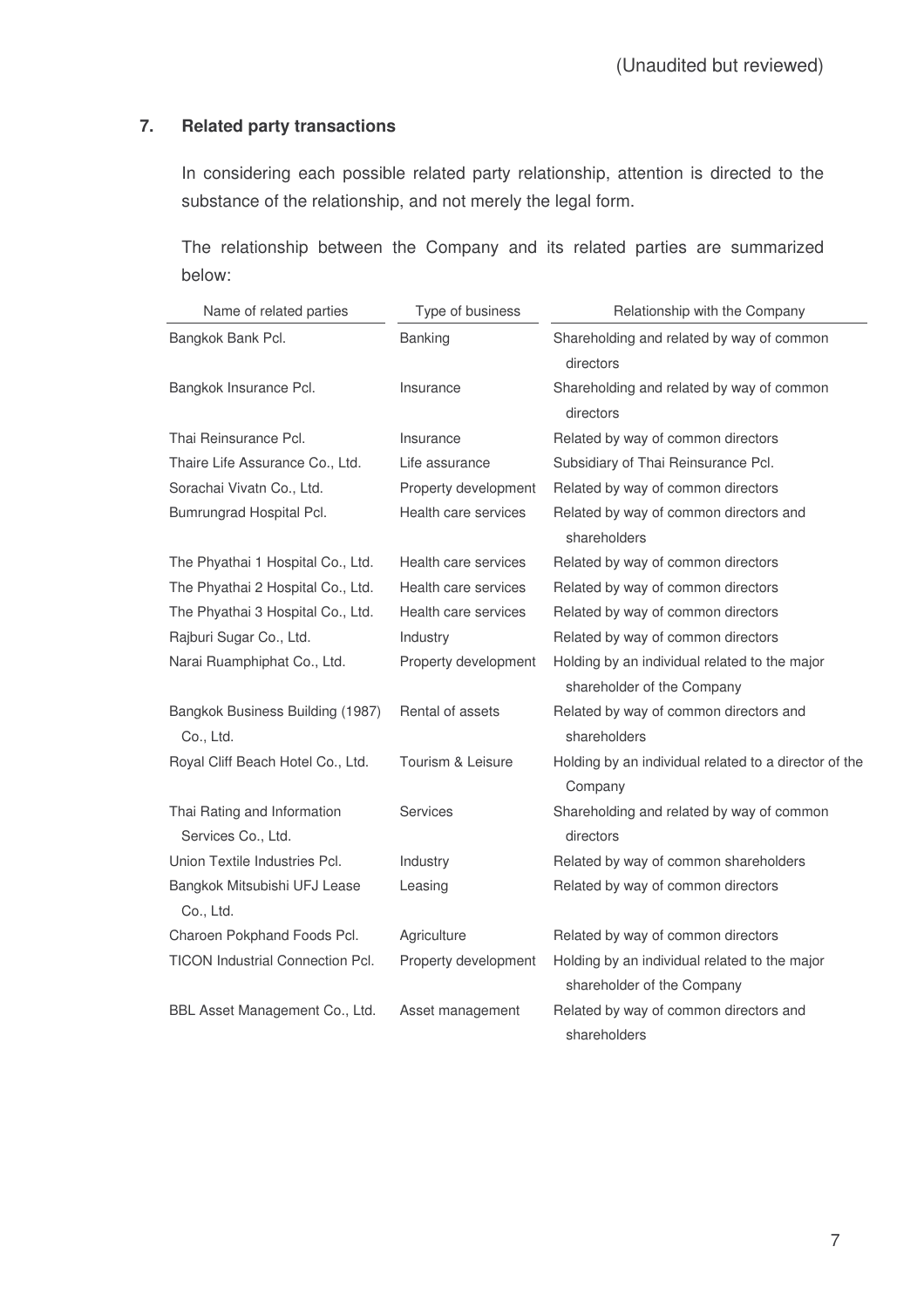(Unit: Baht)

During the periods, the Company had significant business transactions with its related parties. Such transactions, which have been concluded on commercial terms and bases agreed upon in the ordinary course business between the Company and those parties are as follows:

|                                                                               |             | For the three-month periods<br>ended 30 September |              | For the nine-month periods<br>ended 30 September | Pricing policy                                                                                                                                                                                                                                      |
|-------------------------------------------------------------------------------|-------------|---------------------------------------------------|--------------|--------------------------------------------------|-----------------------------------------------------------------------------------------------------------------------------------------------------------------------------------------------------------------------------------------------------|
|                                                                               | 2008        | 2007                                              | 2008         | 2007                                             |                                                                                                                                                                                                                                                     |
| Premium written                                                               | 40,788      | 1,185,380                                         | 3,546,384    | 3,533,334                                        | Normal commercial terms for underwriting                                                                                                                                                                                                            |
| Premium cede                                                                  | (235, 525)  | 1,711,588                                         | 1,820,378    | 4,215,557                                        | At a mutually agreed percentage of<br>premium written                                                                                                                                                                                               |
| Commission and<br>brokerage                                                   | 121,376,198 | 100,867,763                                       | 364,420,026  | 193,499,355                                      | Normal commercial terms for underwriting                                                                                                                                                                                                            |
| Claim payment and<br>diagnose charge                                          | 3,488,557   | 17,312,600                                        | 42,424,069   | 40,780,925                                       | Normal commercial terms for reinsurance<br>depending on type of insurance and<br>reinsurance contract                                                                                                                                               |
| Interest income -<br>deposits at banks,<br>promissory notes<br>and debentures | 2,940,746   | 5,655,109                                         | 11,889,818   | 17,000,901                                       | Same rates as those offered by financial<br>institutions and related companies to<br>general customers                                                                                                                                              |
| Interest income -<br>mortgage loans                                           | 3,855,557   | 4,529,867                                         | 11,931,286   | 14,289,906                                       | Same rates as the Company charged to<br>general borrowers who mortgage assets<br>as collateral                                                                                                                                                      |
| Dividend income                                                               | 23,476,318  | 11,121,666                                        | 64, 157, 780 | 38,991,588                                       | The declared amount                                                                                                                                                                                                                                 |
| <b>Bank charges</b>                                                           | 11,046,256  | 8,729,433                                         | 32,594,748   | 27,289,937                                       | Same rates as those charged by financial<br>institutions and related companies to<br>general customers                                                                                                                                              |
| Insurance premium                                                             | 231,619     | 269,680                                           | 725,592      | 803,213                                          | Normal commercial terms for underwriting                                                                                                                                                                                                            |
| Building space rental<br>and services                                         | 27,301,185  | 25,504,551                                        | 54,677,045   | 52,061,737                                       | office building: Rental fee of<br>Head<br>approximately Baht 90 per square meter<br>per month and service fee of Baht 20 per<br>square meter per month for long term<br>agreement and approximately Baht 44,<br>Baht 125 per square meter per month |
|                                                                               |             |                                                   |              |                                                  | and service fees approximately Baht 91,                                                                                                                                                                                                             |

Baht 280 per square meter per month. Branch office buildings: Rental fees of approximately Baht 100, Baht 150, Baht 188 and Baht 280 per square meter per month and service fees of approximately Baht 342 and Baht 200 per square meter per month.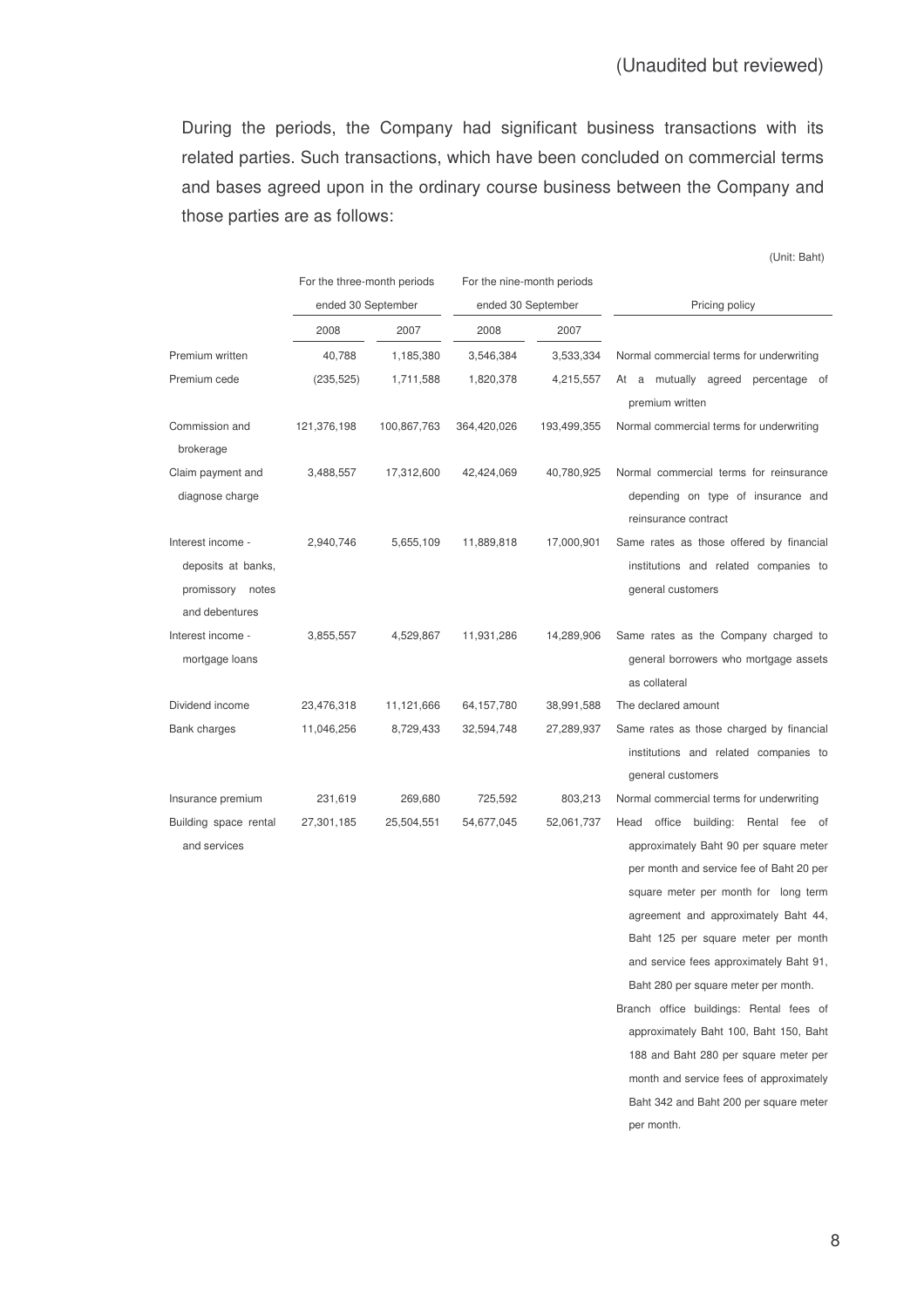For the three-month and nine-month periods ended 30 September 2008, the premium generated from the Bancassurance distribution channel represented approximately 42.11% and 34.61% of total net premium written (for the three-month and nine-month periods ended 30 September 2007: 37.91% and 24.60%).

The Company had the following significant balances of assets and liabilities with its related parties:

|                                         |             |                   |              |                  |           | (Unit: Baht) |
|-----------------------------------------|-------------|-------------------|--------------|------------------|-----------|--------------|
|                                         |             | 30 September 2008 |              | 31 December 2007 |           |              |
|                                         | Cost        | Fair value        |              | Cost             |           | Fair value   |
| Investments in securities - stocks      |             |                   |              |                  |           |              |
| Bangkok Bank Pcl.                       | 402,202,623 |                   | 474,300,000  | 389,319,558      |           | 531,600,000  |
| Bangkok Insurance Pcl.                  | 43,562,868  |                   | 95,600,400   | 43,562,868       |           | 114,888,200  |
| Thai Reinsurance Pcl.                   | 37,667,275  |                   | 96,111,020   | 37,667,275       |           | 101,961,256  |
| Bumrungrad Hospital Pcl.                | 10,000,000  |                   | 64,000,000   | 10,000,000       |           | 80,500,000   |
| Union Textile Industries Pcl.           | 166,700     |                   | 166,700      |                  | 166,700   | 166,700      |
| Thai Rating and Information Services    |             |                   |              |                  |           |              |
| Co., Ltd.                               | 1,000,000   |                   | 1,000,000    |                  | 1,000,000 | 1,000,000    |
| Charoen Pokphand Foods Pcl.             |             |                   |              | 33,125,296       |           | 34,500,000   |
| <b>TICON Industrial Connection Pcl.</b> | 90,093,376  |                   | 70,694,880   | 11,954,092       |           | 20,500,000   |
| BBL Asset Management Co., Ltd.          | 10,000,000  |                   | 10,000,000   | 10,000,000       |           | 10,000,000   |
|                                         | 594,692,842 |                   | 811,873,000  | 536,795,789      |           | 895,116,156  |
| Investments in securities - unit trust  |             |                   |              |                  |           |              |
| <b>TICON Property Fund</b>              | 415,352,628 |                   | 435,524,775  | 408,925,759      |           | 429,104,775  |
| Investments in securities - debenture   |             |                   |              |                  |           |              |
| Charoen Pokphand Foods Pcl.             | 150,000,000 |                   |              | 150,000,000      |           |              |
| Investments in securities - note        |             |                   |              |                  |           |              |
| Bangkok Mitsubishi UFJ Lease Co., Ltd.  |             |                   |              | 112,983,069      |           |              |
|                                         |             |                   |              |                  |           | (Unit: Baht) |
|                                         |             |                   | 30 September |                  |           | 31 December  |
|                                         |             |                   | 2008         |                  |           | 2007         |
| Deposits at financial institution       |             |                   |              |                  |           |              |
| Bangkok Bank Pcl.                       |             |                   |              | 200,351,331      |           | 427,148,242  |
| <b>Mortgage loans</b>                   |             |                   |              |                  |           |              |
| Sorachai Vivatn Co., Ltd.               |             |                   |              | 179,228,297      |           | 234,110,817  |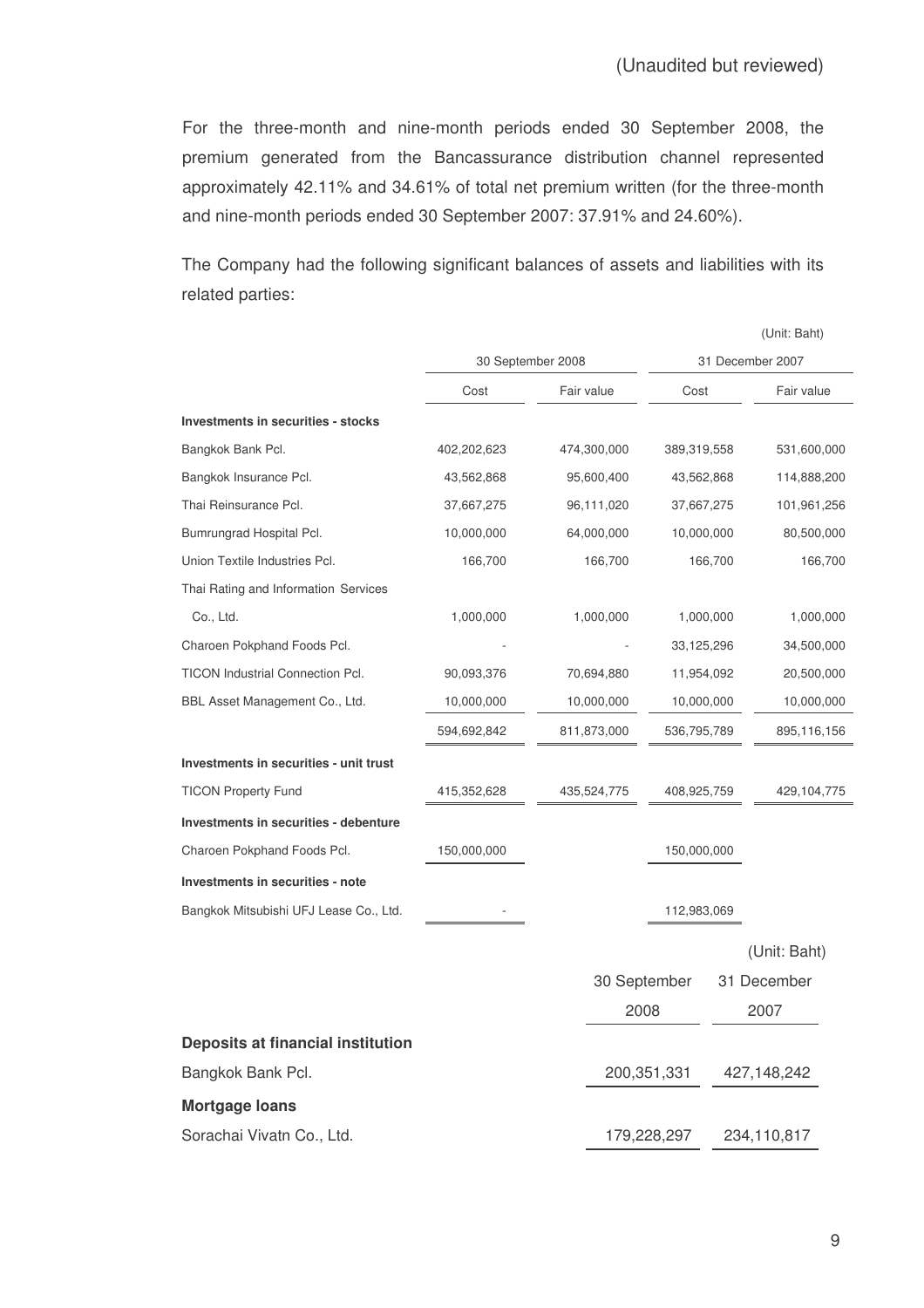(Unit: Baht)

|                                                                            | 30 September | 31 December |
|----------------------------------------------------------------------------|--------------|-------------|
|                                                                            | 2008         | 2007        |
| Prepaid office rental (including in other assets)                          |              |             |
| Narai Ruamphiphat Co., Ltd.                                                | 143,572,296  | 152,441,565 |
| Claim payables (including in unpaid policy benefits)                       |              |             |
| Bumrungrad Hospital Pcl.                                                   | 5,312,854    | 3,641,989   |
| The Phyathai 1 Hospital Co., Ltd.                                          | 2,619,420    | 1,586,645   |
| The Phyathai 2 Hospital Co., Ltd.                                          | 6,601,360    | 2,937,103   |
| The Phyathai 3 Hospital Co., Ltd.                                          | 3,579,954    | 1,641,557   |
|                                                                            | 18,113,588   | 9,807,294   |
| Due to reinsurer                                                           |              |             |
| Thaire Life Assurance Co., Ltd.                                            | 1,500,426    | 3,084,970   |
| Accrued commission and brokerage expenses (including in other liabilities) |              |             |
| Bangkok Bank Pcl.                                                          | 60,917,969   | 52,873,430  |
| Accrued office rental and services charge (including in other liabilities) |              |             |
| Bangkok Insurance Pcl.                                                     | 50,767       | 47,068      |
| Sorachai Vivatn Co., Ltd.                                                  |              | 16,554      |
| Rajburi Sugar Co., Ltd.                                                    | 62,681       |             |
| Narai Ruamphiphat Co., Ltd.                                                | 3,057,414    | 164,864     |
| Bangkok Business Building (1987) Co., Ltd.                                 | 94,004       | 63,023      |
| Bumrungrad Hospital Pcl.                                                   | 28,576       | 826,385     |
| The Phayathai 1 Hospital Co., Ltd.                                         | 4,110        | 70,890      |
| The Phayathai 2 Hospital Co., Ltd.                                         | 11,025       | 5,790       |
| The Phayathai 3 Hospital Co., Ltd.                                         |              | 212,820     |
|                                                                            | 3,308,577    | 1,407,394   |

#### **Directors and management's remuneration**

During the nine-month period ended 30 September 2008, the Company paid salaries, bonuses, meeting allowances, contributions to the provident fund and others to their directors and management totaling Baht 17.05 million (2007: Baht 15.31 million).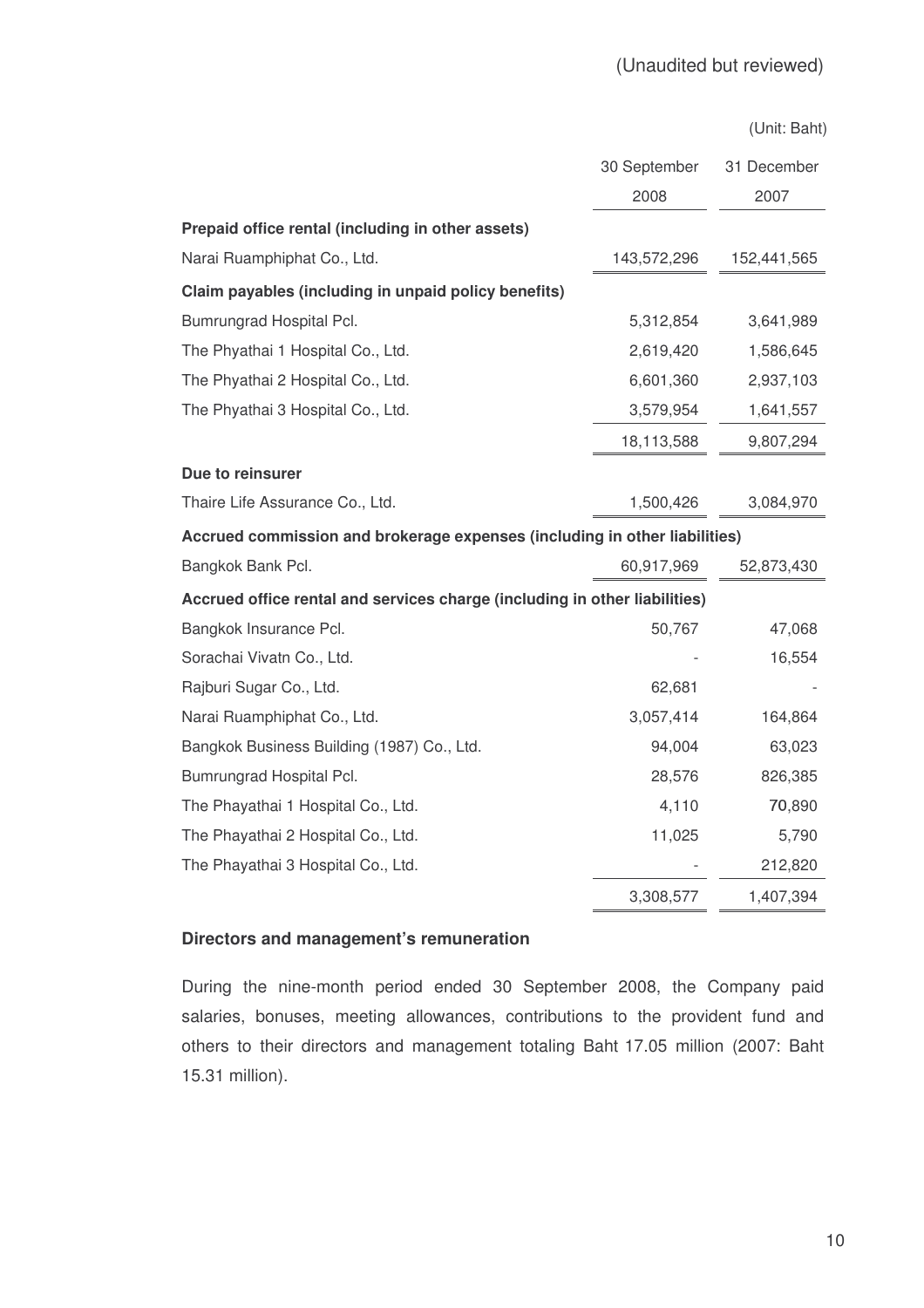# **8. Cash and cash equivalents**

Cash and cash equivalents as reflected in the statements of cash flows consist of the followings:

|                                                   |               | (Unit: Baht)  |
|---------------------------------------------------|---------------|---------------|
|                                                   | 30 September  | 30 September  |
|                                                   | 2008          | 2007          |
| Cash                                              | 3,454,859     | 2,780,342     |
| Deposits at banks with no fixed maturity date     | 229,465,395   | 90,598,474    |
| Deposits at banks with fixed maturity date and    |               |               |
| negotiable certificates of deposits               | 300,000,000   | 470,000,000   |
| Total cash and deposits at financial institutions | 532,920,254   | 563,378,816   |
| Less: Deposits at financial institutions with     |               |               |
| maturity of more than 3 months                    | (300,000,000) | (170,000,000) |
| Cash and cash equivalents                         | 232,920,254   | 393,378,816   |

#### **9. Premises and equipment**

Movements of premises and equipment account during the nine-month period ended 30 September 2008 are summarised below.

|                                                           | (Unit: Baht)   |
|-----------------------------------------------------------|----------------|
|                                                           | 2008           |
| Net book value as at 1 January 2008                       | 260,935,735    |
| Acquisitions during period - at cost                      | 67,099,515     |
| Disposals during period - net book value at disposal date | (737, 984)     |
| Depreciation for period                                   | (34, 395, 878) |
| Net book value as at 30 September 2008                    | 292,901,388    |

#### **10. Premium due and uncollected**

The balances of premium due and uncollected are classified in relation to the grace period granted on the condition of the policy, as follows:

(Unit: Baht)

|                                   | 30 September  | 31 December   |
|-----------------------------------|---------------|---------------|
|                                   | 2008          | 2007          |
| Grace period not exceeded         | 1,143,061,317 | 1,029,425,604 |
| Grace period exceeded             | 42,219,659    | 12,873,987    |
| Total premium due and uncollected | 1,185,280,976 | 1,042,299,591 |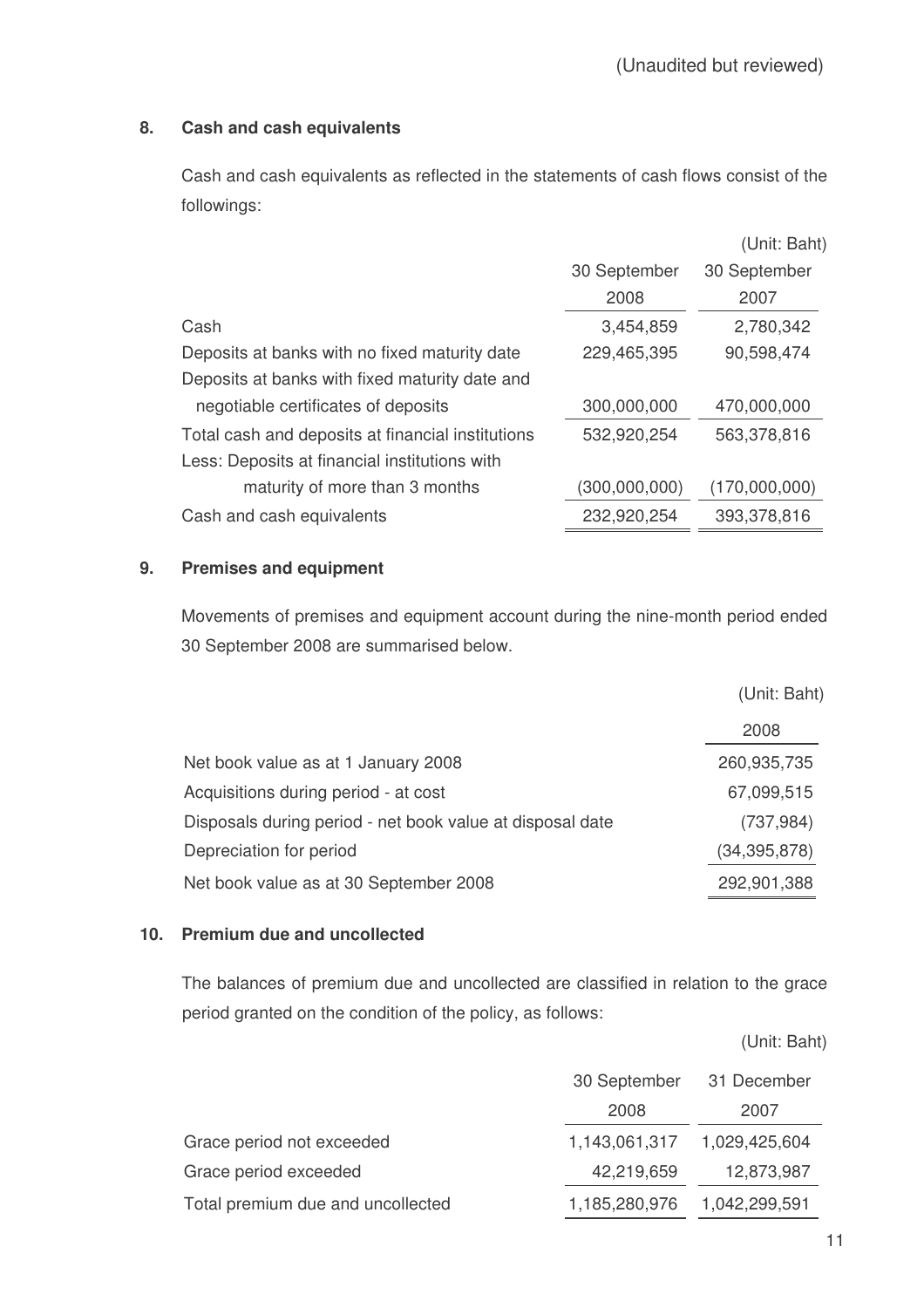#### **11 Other assets**

(Unit: Baht)

|                                      | 30 September 2008 31 December 2007 |             |
|--------------------------------------|------------------------------------|-------------|
| Prepaid rental expenses              | 143,572,296                        | 152,441,565 |
| Receivable from sales of investments | 4,763,500                          | 4,843,500   |
| Prepaid expenses                     | 25,650,439                         | 12,806,585  |
| <b>Deposits</b>                      | 17,679,891                         | 15.436.401  |
| <b>Others</b>                        | 21,021,085                         | 12,007,279  |
| Total                                | 212,687,211                        | 197,535,330 |

### **12. Other liabilities**

(Unit: Baht)

|                                                | 30 September 2008 | 31 December 2007 |
|------------------------------------------------|-------------------|------------------|
| Accrued commission expenses                    | 311,843,213       | 386,437,669      |
| Accrued expenses                               | 193,490,647       | 125,210,803      |
| Withholding tax payable                        | 11,669,563        | 32,841,499       |
| Premium received for policies not yet approved | 122,206,877       | 124,490,043      |
| Amounts received awaiting transfer             | 124,139,832       | 50,506,034       |
| Unpaid benefits to life policies exempted from |                   |                  |
| premium                                        | 78,892,501        | 75,215,584       |
| Forward contracts payable                      | 23,415,750        | 18,820,150       |
| Payable from purchase of securities            | 44,644,400        |                  |
| <b>Others</b>                                  | 40,249,138        | 43,527,779       |
| Total                                          | 950,551,921       | 857,049,561      |

#### **13. Assets pledged with registrar**

The following assets have been pledged with the Registar of the Office of Insurance Commission in accordance with Section 20 of the Life Assurance Act (No. 2) B.E. 2551.

(Unit: Baht) 30 September 2008 31 December 2007 Government bonds 20,000,000 20,000,000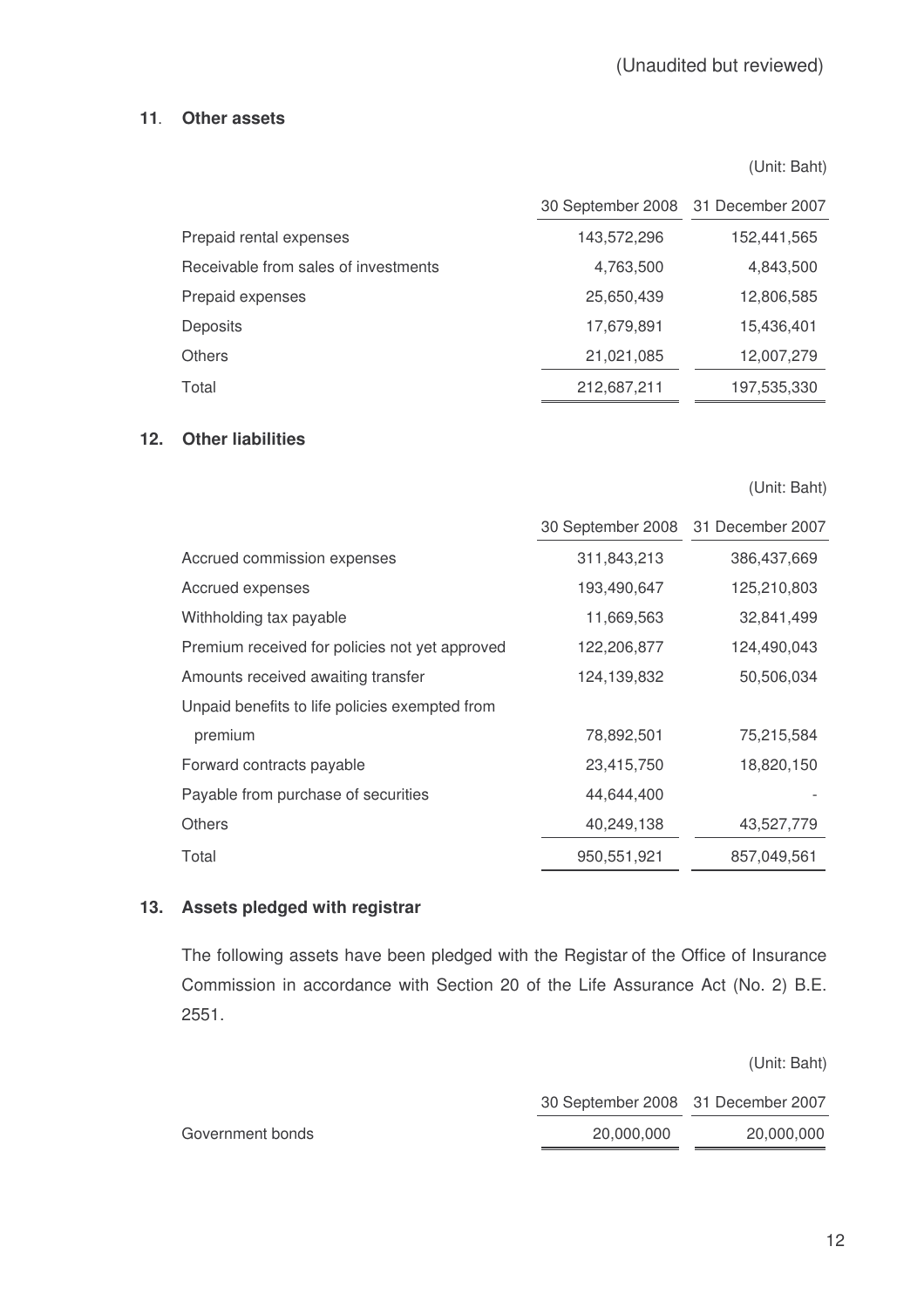### **14. Assets reserve with registrar**

The following assets have been pledged as life assurance policy reserve with the Registar of the Office of Insurance Commission in accordance with Section 16 of the Life Assurance Act (No. 2) B.E. 2551.

(Unit: Baht)

|                        | 30 September  | 31 December   |
|------------------------|---------------|---------------|
|                        | 2008          | 2007          |
| Government bonds       | 3,607,720,636 | 2,362,597,078 |
| State enterprise bonds | 4,855,509,469 | 4,508,698,307 |
| Total                  | 8,463,230,105 | 6,871,295,385 |

#### **15. Commitments**

As at 30 September 2008, the Company has outstanding commitments as follows:

(Unit: Million Baht)

|                            | Pay within    |               |              |               |
|----------------------------|---------------|---------------|--------------|---------------|
|                            | <u>1 year</u> | $2 - 5$ years | Over 5 years | <u> Total</u> |
| Operating lease agreements | 20.33         | 24.07         | 6.89         | 51.29         |
| Services agreements        | 18.61         | 32.47         | 22.71        | 73.79         |
| Total                      | 38.94         | 56.54         | 29.60        | 125.08        |

As at 31 December 2007, the Company has outstanding commitments as follows:

(Unit: Million Baht)

|                            | Pay within    |               |              |        |
|----------------------------|---------------|---------------|--------------|--------|
|                            | <u>1 year</u> | $2 - 5$ years | Over 5 years | Гоtal  |
| Operating lease agreements | 17.87         | 12.16         | 7.60         | 37.63  |
| Services agreements        | 20.19         | 21.52         | 25.03        | 66.74  |
| Total                      | 38.06         | 33.68         | 32.63        | 104.37 |

#### **16. Financial information by segment**

The Company's operations involve a single industry segment in life insurance and are carried on in the single geographic area in Thailand. As a result, all of the revenues, operating profits and assets as reflected in these financial statements pertain to the aforementioned industry segment and geographic area.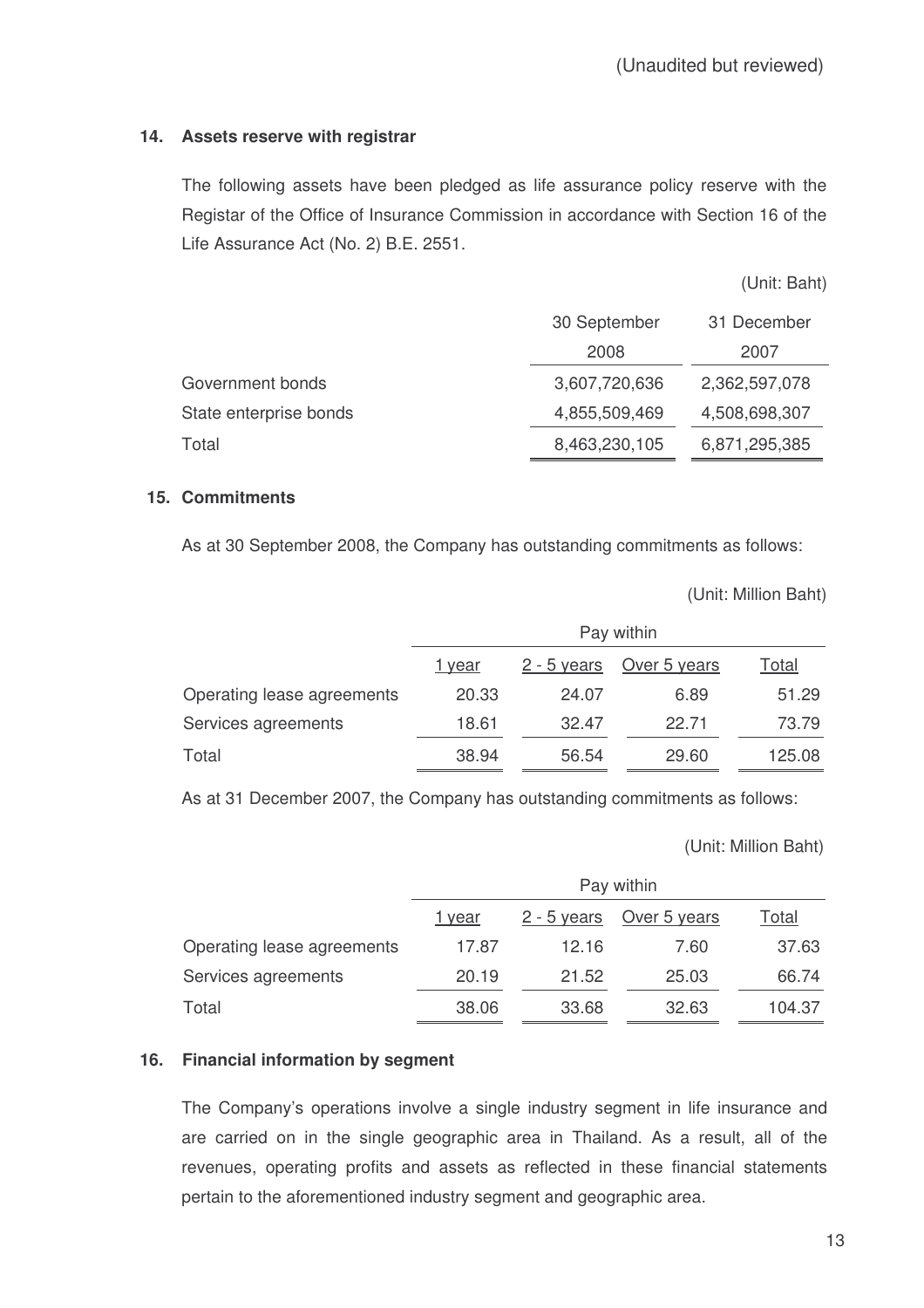# **17. Accrued dividends**

The Company paid an accrued interim dividend of Baht 1,000 million to the shareholders on 3 April 2008. Such interim dividend was approved by resolution of the meeting of the Board of Directors held on 18 December 2007.

## **18. Warrants**

- **18.1** On 23 November 2007, Extraordinary General Meeting No. 2 of the Company's shareholders passed a resolution approving the issuance of 20 million registered and non-transferrable warrants to subscribe to the Company's ordinary shares, to be allotted to employees. These warrants expire 5 years from the issue date or on the termination date of employment, if earlier. The exercise ratio is 1 warrant to 1 new ordinary share and the exercise price is the public offering price or the approximate trading price on the Stock Exchange of Thailand (SET) if the allocation to employees takes place after the Company is listed on the SET. Employees can exercise their rights for the first time 3 years after the subscription date.
- **18.2** On 29 May 2008, the Executive Board of Directors of the Company passed the resolution approving the offer of 11.5 million warrants to management-level employees. There are 8.5 million warrants that remain unallocated.
- **18.3** On 14 August 2008, the Board of Directors of the Company passed the resolution approving the revision of the detail of warrant which allotted to employees from "the exercise price is the public offering price or the approximate trading price on the Stock Exchange of Thailand (SET)" to "the exercise price is the public offering price".

#### **19. Dividend paid**

Dividend declared in nine-month as at 30 September 2008 and 2007:

(Unit: Baht)

|                            |                               | Total       | <b>Dividend</b> |
|----------------------------|-------------------------------|-------------|-----------------|
|                            | Approved by                   | dividend    | per share       |
| Dividend from net earnings | Annual General Meeting of the |             |                 |
| for 2006                   | Shareholders on 26 April      | 250,000,000 | 2.5             |
|                            | 2007                          |             |                 |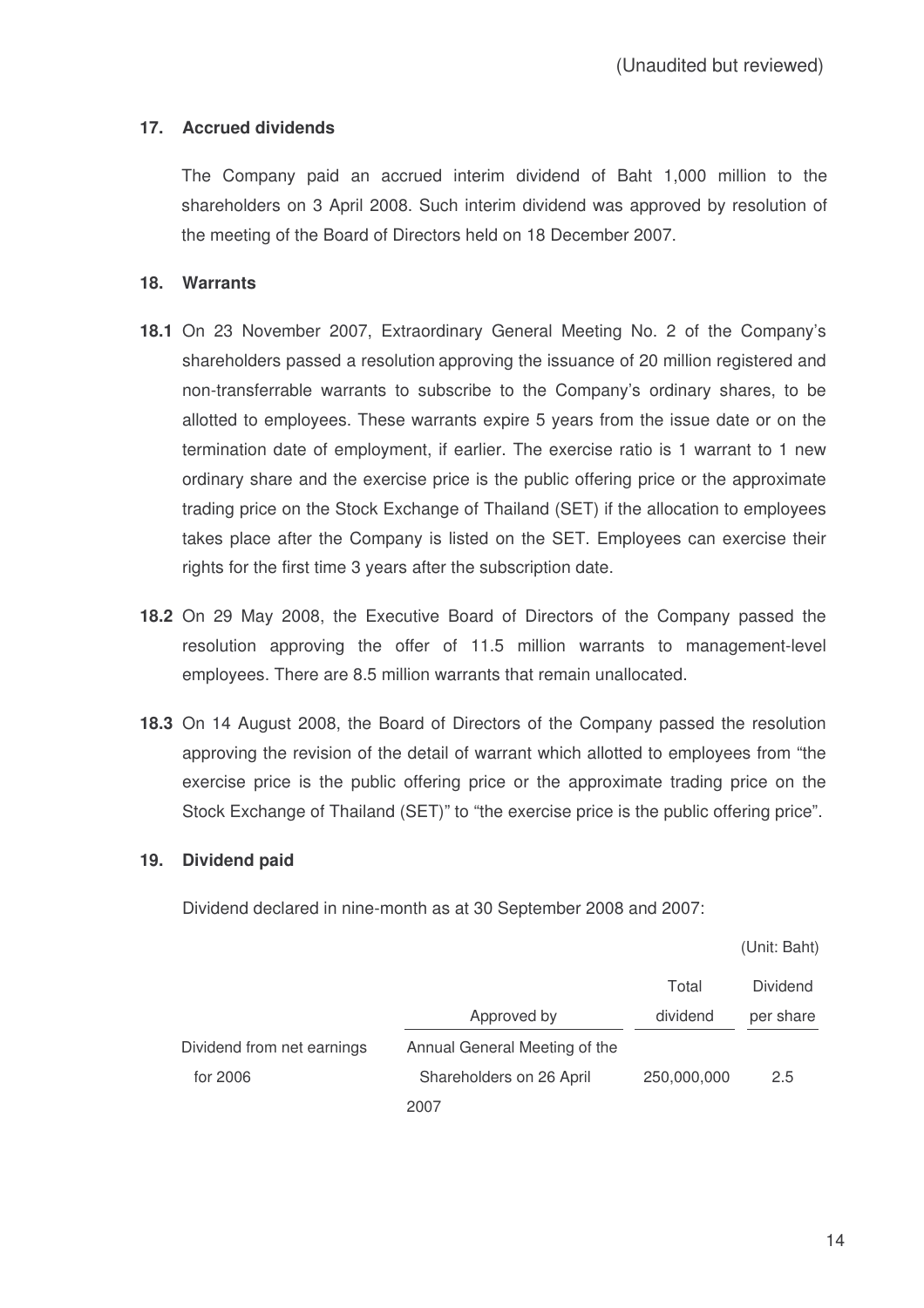### **20. Financial instruments**

#### **20.1 Financial risk management**

The Company's financial instruments principally comprise cash and deposits at financial institutions, investments in securities, loans, premium due and uncollected, accrued investment income, unpaid policy benefit, amounts due to reinsurers. The financial risks associated with these financial instruments and how they are managed is described below.

### **Credit risk**

Concentrations of the credit risk with respect to loans and premiums due and uncollected are insignificant due to the large number of customers comprising the customer base and their dispersion across different industries and geographic regions in Thailand. The maximum exposure to credit risk is the book value of assets as presented in balance sheet.

There is insignificant risk from policy loans since the sum that the Company has lent to insured parties is less than cash value of their policies with the Company. The maximum value of the risk arising from secured loans is the amount of the loan less the value which the Company is able to derive from the assets placed as collateral.

#### **Interest rate risk**

The Company's exposure to interest rate risk relates primarily to its deposits at financial institutions, investments in securities and loans. However, since most of the Company's financial assets bear floating interest rates or fixed interest rates which are close to the market rate, the Company does not use derivatives to manage its interest rate risk.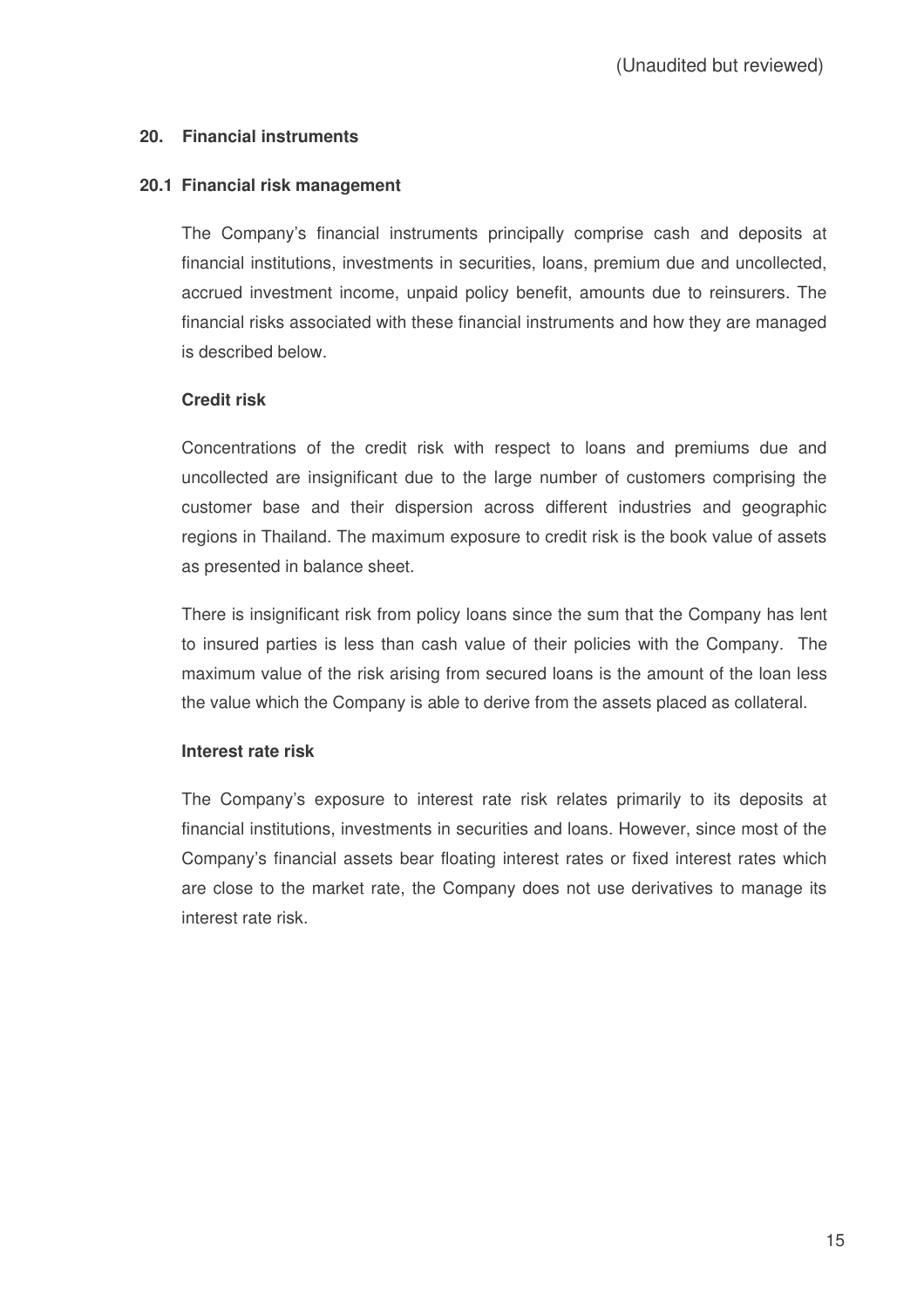Significant financial assets as at 30 September 2008 classified by type of interest rates are summarized in the table below.

(Unit: Baht)

|                                    | Balance as at 30 September 2008 |             |                     |  |  |
|------------------------------------|---------------------------------|-------------|---------------------|--|--|
|                                    | <b>Floating interest</b>        |             |                     |  |  |
|                                    | No interest                     | rate        | Fixed interest rate |  |  |
| Deposits at financial institutions | 33,976,733                      | 198,943,521 | 300,000,000         |  |  |
| Investments in securities-net      |                                 |             |                     |  |  |
| Government and state               |                                 |             |                     |  |  |
| enterprise bonds                   |                                 |             | 28,492,251,171      |  |  |
| <b>Notes</b>                       |                                 |             | 4,225,000,000       |  |  |
| Debentures                         | 1,900,000                       | 226,362,995 | 7,004,967,320       |  |  |
| Loans - net                        |                                 | 35,746,680  | 1,599,532,141       |  |  |
| Total                              | 35,876,733                      | 461,053,196 | 41,621,750,632      |  |  |

Financial assets and liabilities that carry fixed interest rates further classified based on the maturity date, or the repricing date if this occurs before the maturity date.

| (Unit: Baht) |  |
|--------------|--|
|--------------|--|

|                                    | Within 1      |               |                |                | Average       |
|------------------------------------|---------------|---------------|----------------|----------------|---------------|
|                                    | year          | $2 - 5$ years | Over 5 years   | Total          | interest rate |
|                                    |               |               |                |                | $(\%$ p.a.)   |
| Deposits at financial institutions |               | $\sim$        | 300,000,000    | 300,000,000    | 5.35          |
| Investments in securities - net    |               |               |                |                |               |
| Government and state enterprise    |               |               |                |                |               |
| bonds                              | 2,009,084,445 | 4,563,288,747 | 21,919,877,979 | 28,492,251,171 | 5.35          |
| <b>Notes</b>                       | 2,150,000,000 | 395,000,000   | 1,680,000,000  | 4,225,000,000  | 4.75          |
| <b>Debentures</b>                  | 264,848,417   | 1,221,667,122 | 5,518,451,781  | 7,004,967,320  | 5.88          |
| Loans - net                        | 229,262       | 17,071,900    | 1,582,230,979  | 1,599,532,141  | $4 - 6.66$    |
| Total                              | 4,424,162,124 | 6,197,027,769 | 31,000,560,739 | 41,621,750,632 |               |

#### **Foreign currency risk**

The Company's significant exposure to foreign currency risk is in respect of its investments which are denominated in foreign currencies and reinsurance with foreign reinsurers. The Company utilises forward exchange contracts to manage the risk.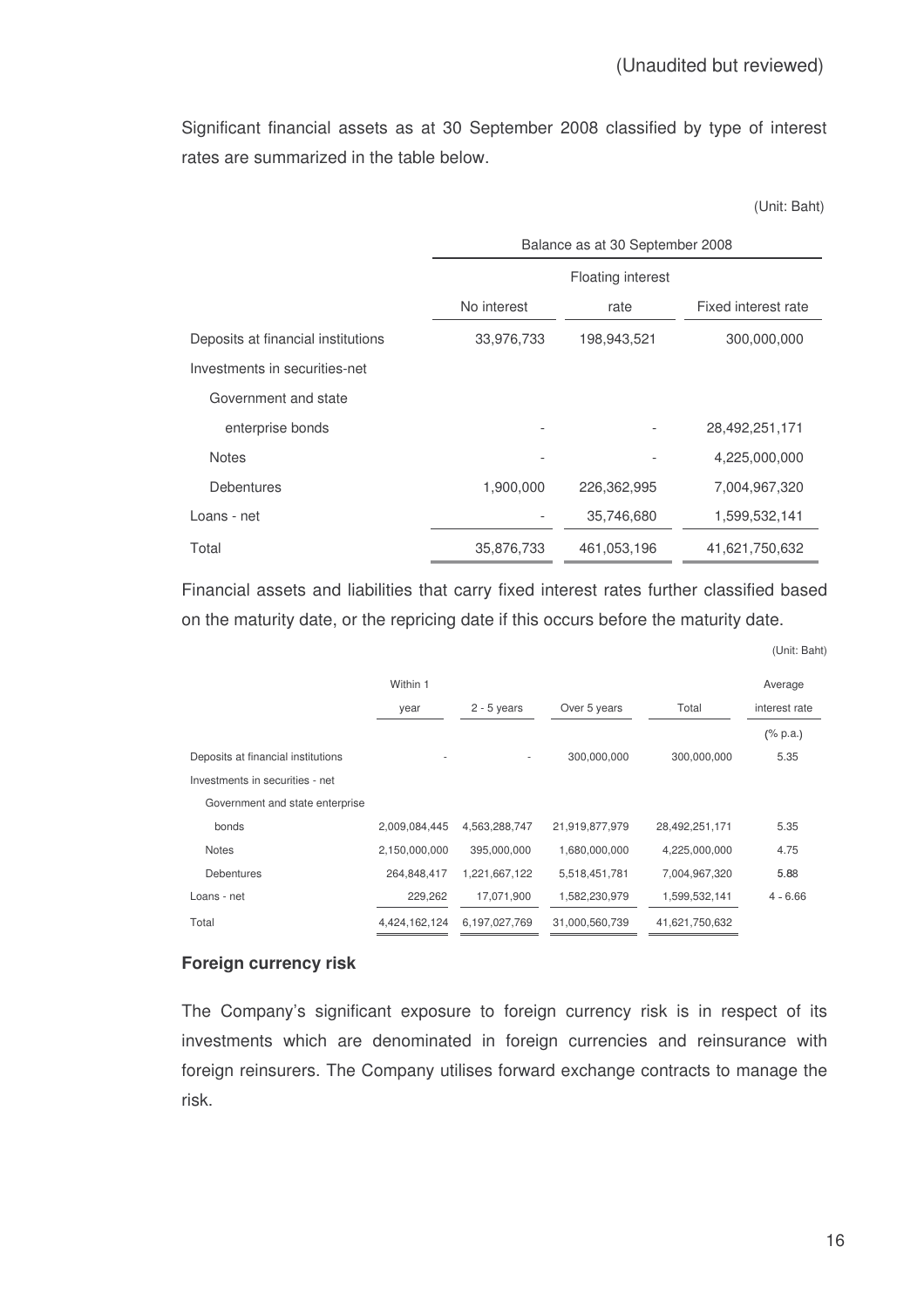As at 30 September 2008, the balances of financial assets denominated in foreign currencies are summarized below.

|                  |           | Average exchange rate              |
|------------------|-----------|------------------------------------|
|                  | Financial | as at 30 September 2008            |
| Foreign currency | assets    | (Baht per 1 foreign currency unit) |
|                  | (Million) |                                    |
| US dollar        | 67.50     | 33.93                              |

Foreign exchange contracts outstanding at 30 September 2008 are summarized below.

|                  |               | Contractual exchange rate          |
|------------------|---------------|------------------------------------|
|                  | <b>Bought</b> | <b>Bought</b>                      |
| Foreign currency | amount        | (Baht per 1 foreign currency unit) |
|                  | (Million)     |                                    |
| US dollar        | 67.50         | $33.00 - 41.00$                    |

### **20.2 Fair value**

A fair value is the amount for which an asset can be exchanged or a liability settled between knowledgeable, willing parties in an arm's length transaction. The fair value is determined by depending on the nature of the instrument.

The fair value is determined by reference to the market price of the financial instrument or by using an appropriate valuation technique, depending on the nature of the instrument.

The following methods and assumptions were used by the Company in estimating the fair values of financial instruments:

# **Investments in securities**

The fair value of listed securities is based on their quoted market prices.

The fair value of other securities cannot be properly calculated, and therefore no disclosure is made.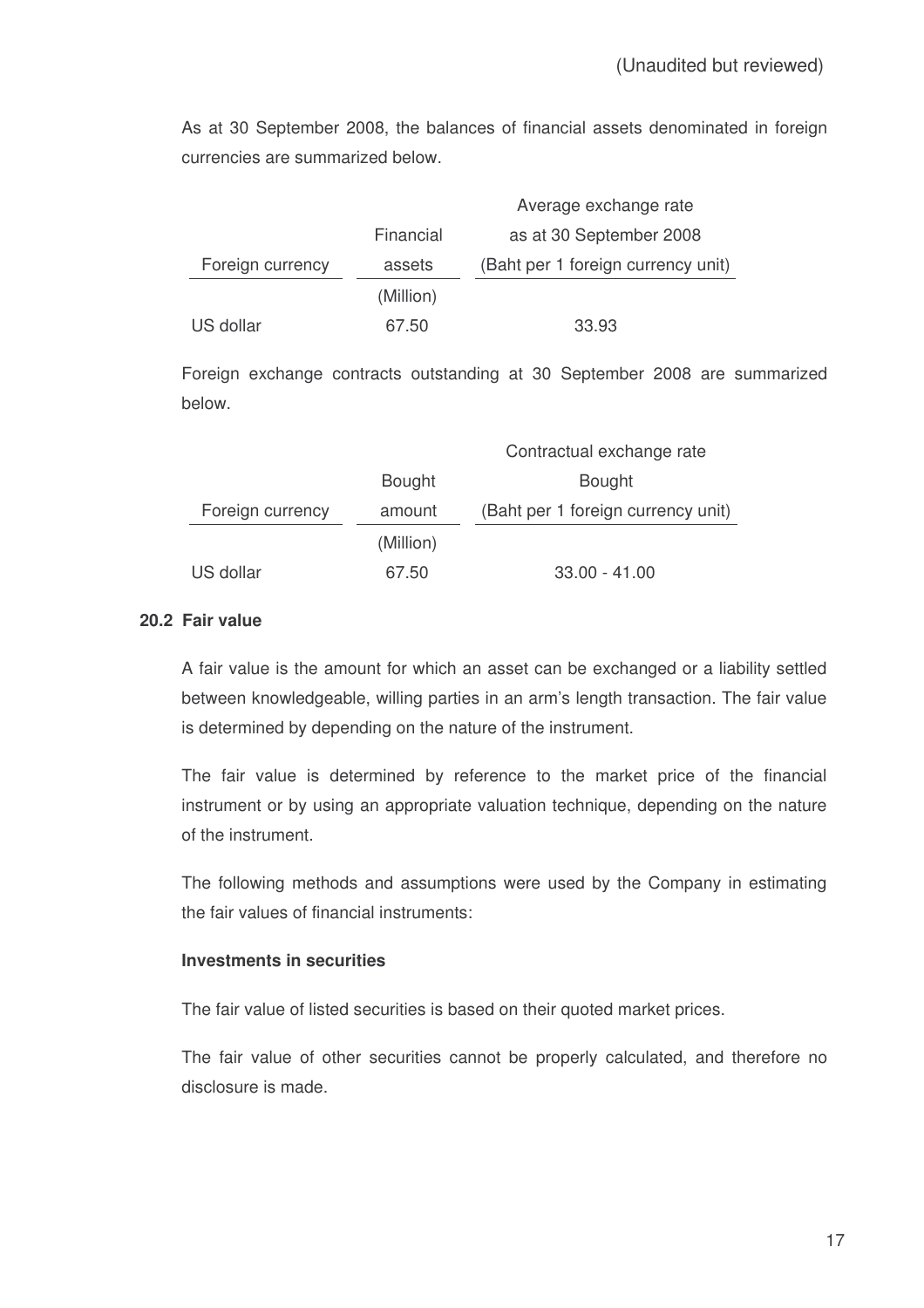The fair value of deposits at financial institutions, bonds, debentures and notes with maturity periods of less than 90 days is based on their carrying value. For those with maturity periods longer than 90 days, fair value is estimated using a discounted cash flow analysis based on the current interest rate and the remaining period to maturity.

The fair value of debt securities in the form of embedded derivatives are based on the calculations made by the issuers.

#### **Policy loans**

The fair value of policy loans is based on the amount presented in the balance sheet.

As at 30 September 2008, the aggregate carrying values of the Company's financial instruments which are significantly different from their aggregate fair values can be defined as follows:

(Unit: Baht)

|                                         | Carrying value | Fair value              |
|-----------------------------------------|----------------|-------------------------|
| <b>Held-to-maturity debt securities</b> |                |                         |
| Government and state enterprise         |                |                         |
| bonds - net                             | 26,420,924,156 | 27,629,649,627          |
| Debentures - net                        | 7,127,982,046  | 7,388,247,760           |
| Investment in notes in Note 5 (a)       | 1,000,000,000  | 986,524,559             |
| (exclusion of put option)               |                |                         |
| Investment in notes in Note 5 (b)       | 400,000,000    | 395,953,013             |
| Investment in notes in Note 5 (c)       | 830,000,000    | 1,101,606,100           |
| Promissory notes                        | 1,995,000,000  | the proper value cannot |
|                                         |                | be calculated           |

The Company has recorded the above government and state enterprise bonds and debentures at their book values because the Company intends to hold the investments to maturity.